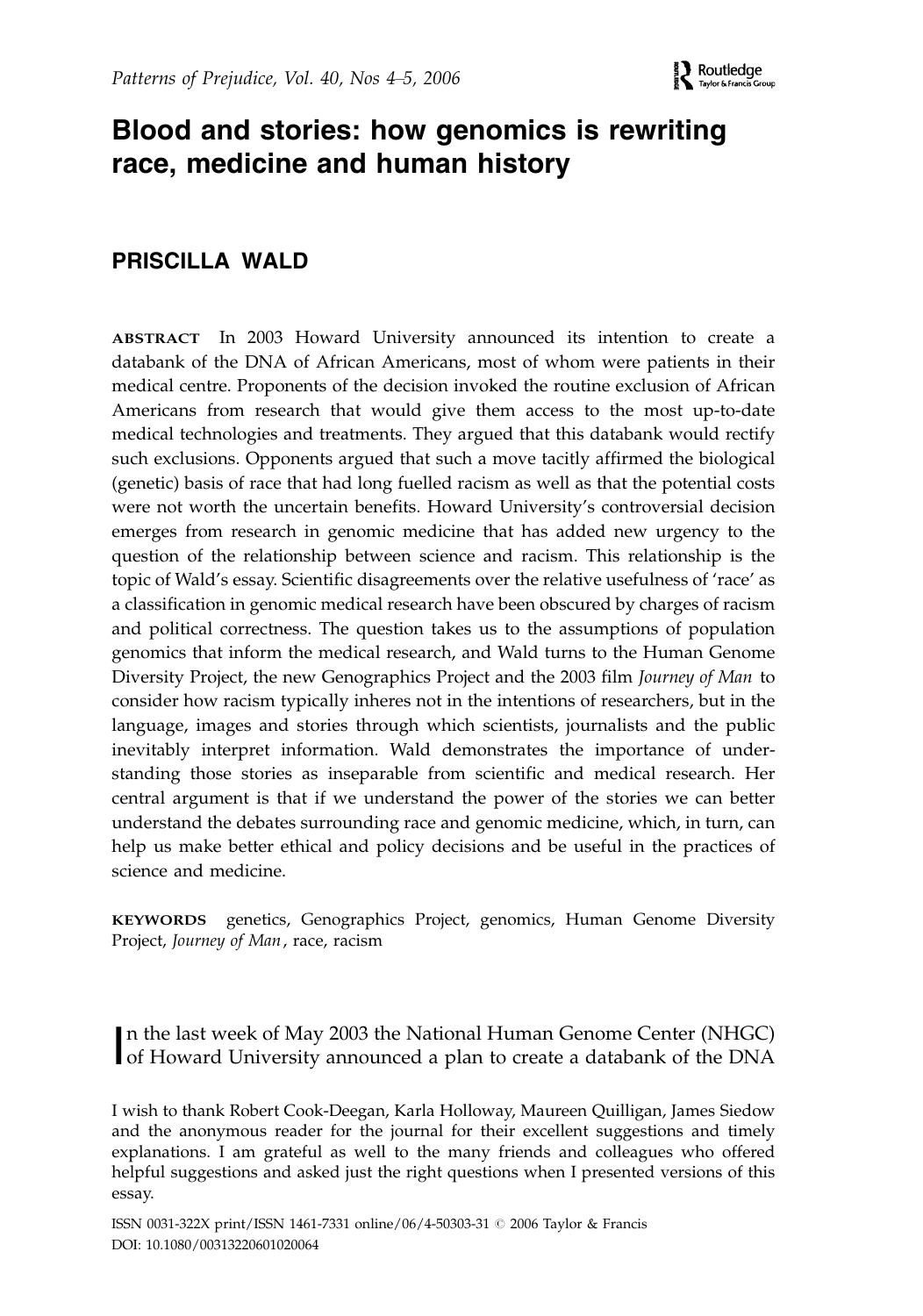of individuals of African descent. The New York Times called it 'the nation's largest repository of DNA from African-Americans', and explained that its creation was motivated by a history of racial discrimination in the United States that found expression in disparities of health care. 'We want to make sure', noted the dean of the medical school, Floyd J. Malveaux, that 'as genetics move forward, as information is collected, as data is being mined, that we are part of that process'.<sup>1</sup> With biotechnology widely hailed as the harbinger of a medical revolution, researchers at Howard wanted to ensure that the black population in the United States would have full access to the most up-to-date health care. They viewed the databank, which was projected to house, in five years, DNA samples from 25,000 African-descended individuals, collected mainly from patients at hospitals and clinics associated with Howard's medical school, as crucial to that inclusion. No one involved in the decision was unaware of the risks of such a databank, but its proponents believed that the nation's history of anti-black discrimination and glaring disparities in health care made the countervailing danger of African-American exclusion from the benefits of genomic research more urgent. Arthur L. Holden, president of the First Genetic Trust, a Chicago company chosen to help create the databank, insisted that the only controversial decision would be the refusal to pursue the collection of data.<sup>2</sup>

Critics of the decision conceded the potential usefulness of the information, but worried that it could be misleading and wondered if the benefits were really worth the possible consequences. Genomic research that rested on racial classifications risked reanimating an inaccurate understanding of the biological basis of racial difference, which has been central to racist thought for centuries, as well as underscoring the genetic causes of racially based health disparities at the expense of social and environmental explanations. One of the most prominent critics of the decision, sociologist Troy Duster, expressed concern about other uses of the information collected in such a databank besides medical research and treatment, including forensic racial profiling.<sup>3</sup> The Howard researchers proposed the databank against the backdrop of research concerning the role of genes in disease susceptibility and drug responses, and the development of a drug called BiDil, the first medication to be marketed specifically to a racial group. This research drew its urgency from genomic medicine, but its evidence from the findings of population genomics. As genomic research has become increasingly central to the practice of cutting-edge medicine, debate has centred on whether or not racial classifications offer useful medical information and, if so, with what consequences.

<sup>1</sup> Andrew Pollack, 'DNA of Blacks to be gathered to fight illness', New York Times, 27 May 2003, A1.

<sup>2</sup> Ibid.

<sup>3</sup> Malcolm Ritter, 'As role of race in research questioned, a DNA databank proposed for Blacks', Associated Press, 19 July 2003.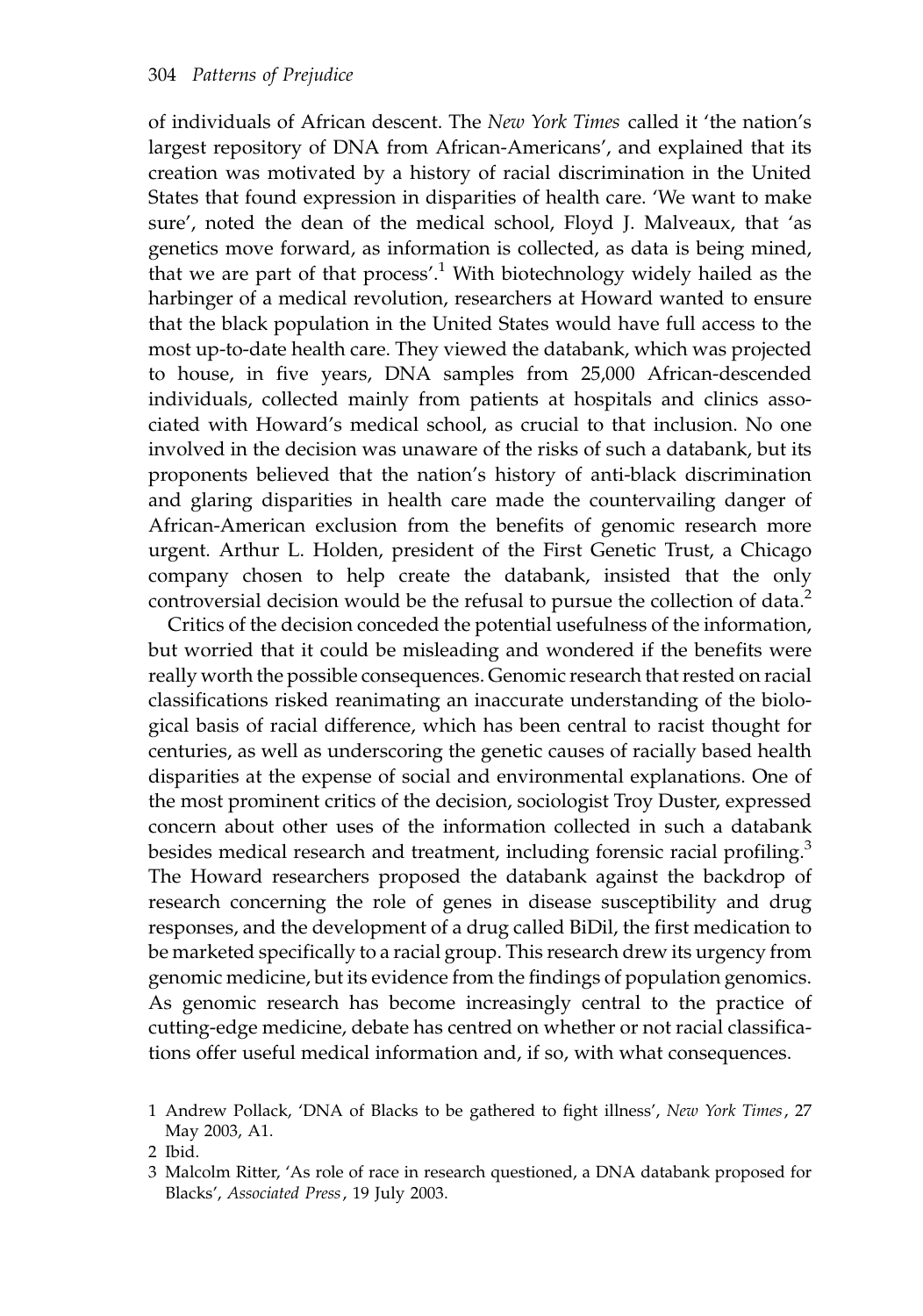Many scientists have resisted yielding to what they see as social pressures, insisting on the integrity of scientific enquiry and believing that a better understanding of the science will countermand its appropriation for racist arguments. Racism, they insist, in what has become a refrain, is a social problem that has nothing to do with the practice of science. With equal conviction, cultural critics maintain that social assumptions and biases infuse scientific concepts, paradigms and practices; racism is therefore not the result of poorly understood science but is often reproduced unwittingly and against researchers' best intentions. Stuart Hall, for example, cautions 'against extrapolating a common and universal structure to racism' that obscures 'how thoroughly racism is reorganized and rearticulated with the relations of new modes of production'.<sup>4</sup> The idea of 'articulation' in this context conjoins the two primary meanings of the term: the expression of ideas and the formation of connections through flexible joints. With a legacy in Marxist and ideological criticism, the term expresses the structural relationship among disparate things or ideas—for example, labour relations, race and ethnicity, and access to health care—as they are formulated and enacted through specific social practices. Genomic research produces information. Racism is articulated within that information (which is a product) through conventions of representation: familiar words and phrases, stock images, plotlines, interpretations and even the classifications that organize research. The archive of those images and expressions as well as the range of discussions about the research, from the scientific and medical literature to the mainstream media and popular culture, comprise the 'stories' of race and genomic medicine. These stories function as a kind of technology: they act instrumentally on the world, making information comprehensible and meaningful, and they constitute as well as produce a body of knowledge.

To understand how genomic research can reproduce racism, it is necessary to understand how racism is articulated through that research as it is practised in the context of particular social formations. The articulation is produced through stories of race and genomic research, which take many forms as they make their way from the scientific community to the general public. Stories about the research reach public consciousness through such controversial decisions as the NHGC databank as well as through the discoveries and innovations emerging from the labs of pharmaceutical companies, universities and federal institutions. Accounts of genomic research offer exciting promises, ranging from new explanations (and treatments) for some of the most feared medical problems, from cancer to avian flu, to new ways of understanding (and managing) human behaviour. They also capture the public imagination with claims of new discoveries that offer insight into the mysteries of human origins and human history, and the

<sup>4</sup> Stuart Hall, 'Race, articulation, and societies structured in dominance', in Philomena Essed and David Theo Goldberg (eds), Race Critical Theories (Oxford: Blackwell 2002), 38/68 (57).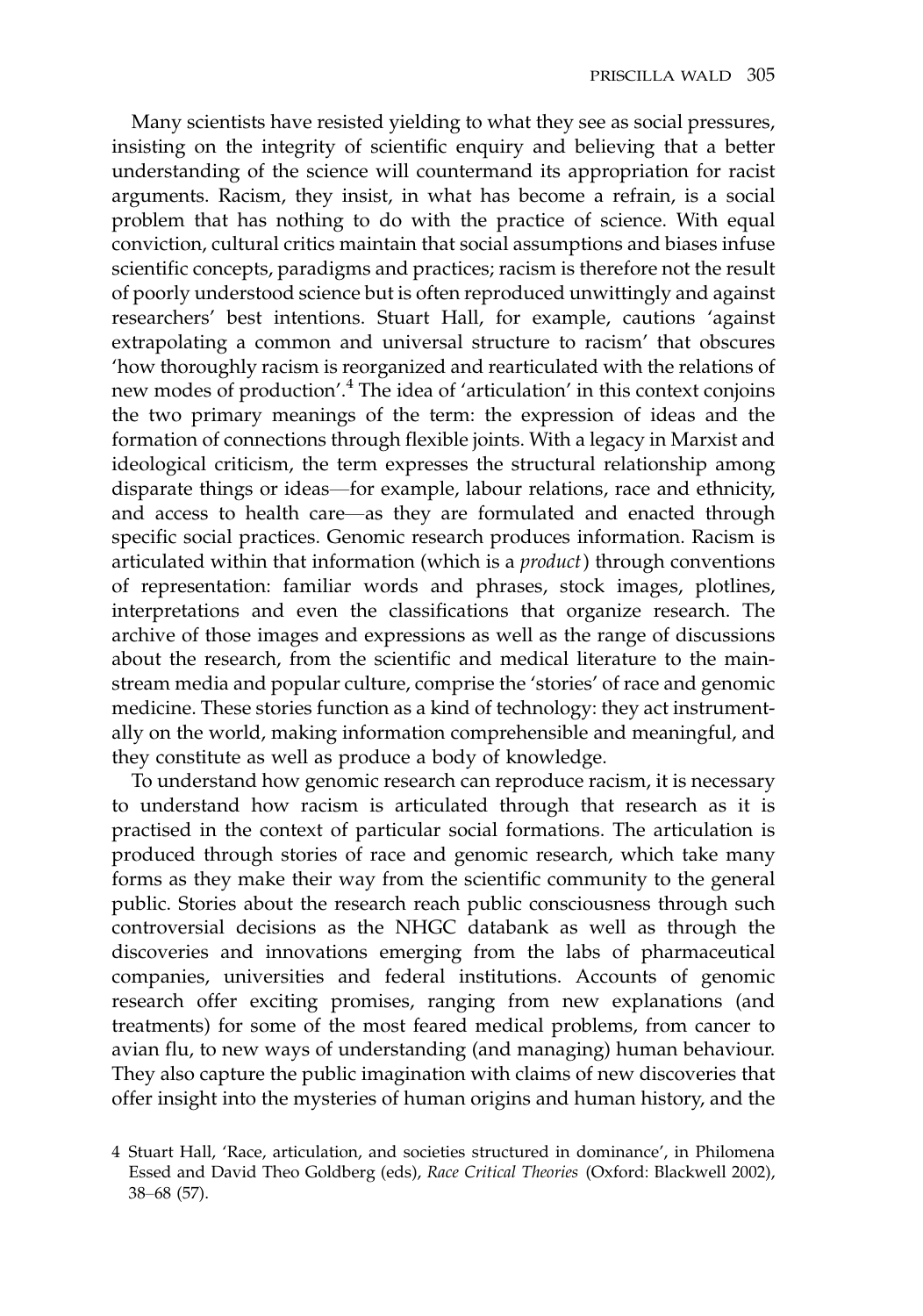genealogies of individuals as well as groups. The claims and promises fuse in the stories of genomic research broadcast in the mainstream media, and they in turn influence policy and funding decisions and help to shape future research. These stories are fundamental in the production of scientific and medical knowledge and, therefore, as I argue in what follows, attention to them needs to be incorporated into scientific and medical research.

## Race and genomic variation

Less than two weeks prior to the public announcement of the databank, the NHGC hosted a workshop, 'Human Genome Variation and ''Race'' ', to address the connections among race and ethnicity, genomic research and human health and medicine. Sponsors of the workshop included the Office of Science of the US Department of Energy, the Irving Harris Foundation, the National Human Genome Research Institute of the National Institutes of Health, and Howard University;<sup>5</sup> selected papers were published in a 2004 supplementary issue of Nature Genetics. In their introductory commentary on the volume, Charmaine D. M. Royal and Georgia M. Dunston, both of the NHGC, noted an apparent 'consensus that ''race,'' whether imposed or selfidentified, is a weak surrogate for various genetic and nongenetic factors in correlations with health status'.<sup>6</sup> Yet, that 'consensus' belies the diverse claims in the volume.

There is consensus that 'race' has a wide array of definitions, and that it is a complicated term, but the contributors to the special issue show a range of opinions not only about whether, but about when and how 'race' can be a useful category of analysis in medical research. Sarah A. Tishkoff and Kenneth K. Kidd, for example, affirm both that 'knowledge of ancestry can be important clinically and in design of biomedical research studies' and that the 'emerging picture is that populations do, generally, cluster by broad geographic regions that correspond with racial classification'.<sup>7</sup> Joanna L. Mountain and Neil Risch understand 'racial and ethnic categories [as] ... proxies for a wide range of factors, potentially genetic and nongenetic'. While their concern with the potential misuse of genomic information makes them wary of using racial classifications in genomic research, they maintain that 'an individual's racial or ethnic affiliation will continue to be valuable

<sup>5</sup> Ari Patrinos, ' ''Race'' and the human genome' (Sponsor's Foreword), Nature Genetics, vol. 36, no. 11s (Supplement), November 2004, S1-S2 (S1).

<sup>6</sup> Charmaine D. M. Royal and Georgia M. Dunston, 'Changing the paradigm from ''race'' to human genome variation', Nature Genetics, vol. 36, no. 11s (Supplement), November 2004, S5-S7 (S7).

<sup>7</sup> Sarah A. Tishkoff and Kenneth K. Kidd, 'Implications of biogeography of human populations for ''race'' and medicine', Nature Genetics, vol. 36, no. 11s (Supplement), November 2004, S21-S27 (S25-S26).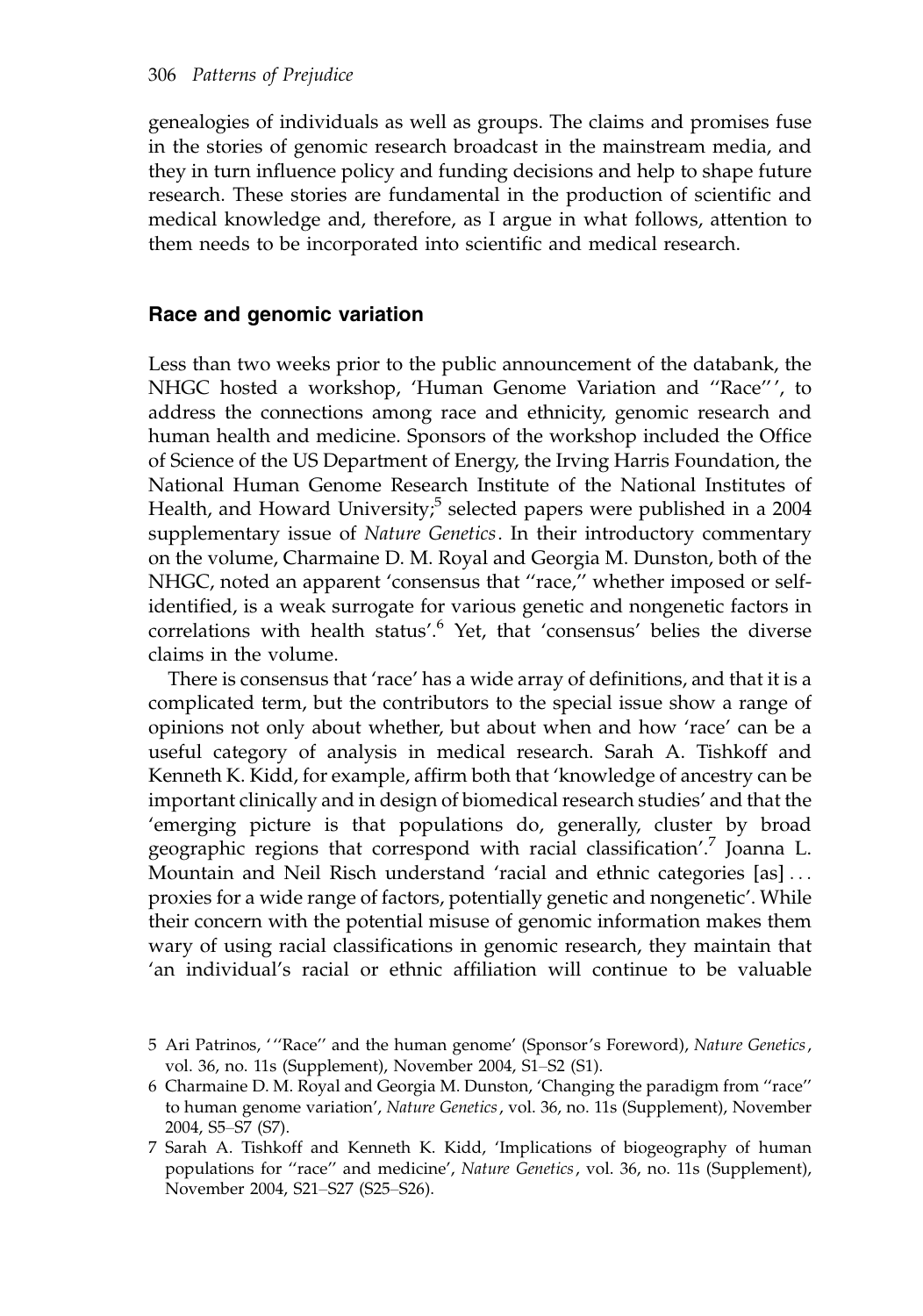information in the context of epidemiological research'.8 Francis S. Collins, by contrast, insists that the weak definitions of 'race' and 'ethnicity' make them 'flawed surrogates for multiple environmental and genetic factors in disease causation, including ancestral geographic origins, socioeconomic status, education and access to health care'. Accordingly, he urges that research 'move beyond these weak and imperfect proxy relationships to define the more proximate factors that influence health care'.<sup>9</sup> Significantly, several of these contributors have taken different positions on this issue either before or since the special issue.<sup>10</sup> The scientific study of race is clearly a vexed topic.<sup>11</sup>

While the contributors do not share a common view of the desired role of race and ethnicity in genomic medical research, they do share a common commitment to the effort to understand the usefulness of genomic research for the health care of individuals and populations, and a concern about the potential misapprehension and misuse of the information that this research generates. The well-known history of atrocities and abuse associated with scientific experimentation generally and, in the twentieth century, of genetics (eugenics) particularly makes race and, more specifically, racism central to this concern. A better understanding of the relationship between racism and the scientific study of 'race' could help to clarify both the problem of the misuse of information and the best way to address it.

Many of the contributors to the special issue, as well as other researchers working in this area, have sought to circumvent the problems raised by 'race' and 'ethnicity' by substituting 'ancestry' and 'population'. Royal and Dunston, for example, follow their rejection of 'race' as a surrogate with the observation that, as we commence this 'new era in molecular medicine, [it] remains to be determined how increasing knowledge of genetic variation in populations will

- 8 Joanna L. Mountain and Neil Risch, 'Assessing genetic contributions to phenotypic differences among "racial" and "ethnic" groups', Nature Genetics, vol. 36, no. 11s (Supplement), November 2004, S48-S53 (S52).
- 9 Francis S. Collins, 'What we do and don't know about ''race,'' ''ethnicity,'' genetics and health at the dawn of the genome era', Nature Genetics, vol. 36, no. 11s (Supplement), November 2004, S13-S15 (S13).
- 10 The difference is most likely a matter of emphasis or even context. Neil Risch, for example, had taken a stronger position on the value of 'race' as a surrogate in a 2002 piece in Genome Biology that I will discuss later in this essay. And Francis Collins is depicted, in a piece in the New York Times Magazine that appeared in October 2004, as advocating, at least in a limited way, the use of 'race' as a surrogate; see Robin Marantz Henig, 'The genome in black and white (and gray)', New York Times Magazine, 10 October 2004, 46-51.
- 11 For a summary of the field, see Race, Ethnicity and Genetics Working Group, 'The use of racial, ethnic, and ancestral categories in human genetics research', American Journal of Human Genetics, vol. 77, no. 4, October 2005, 519-32, and Celeste Condit, 'How culture and science make race ''genetic'' ', Literature and Medicine, special issue on 'Genomics and the Arts' (forthcoming). For a discussion of how racism structures the debate itself, see especially Alys Eve Weinbaum, 'Coda: gene/alogies for a new millennium', in Wayward Reproductions: Genealogies of Race and Nation in Trans-Atlantic Modern Thought (Durham, NC: Duke University Press 2004), 227-46.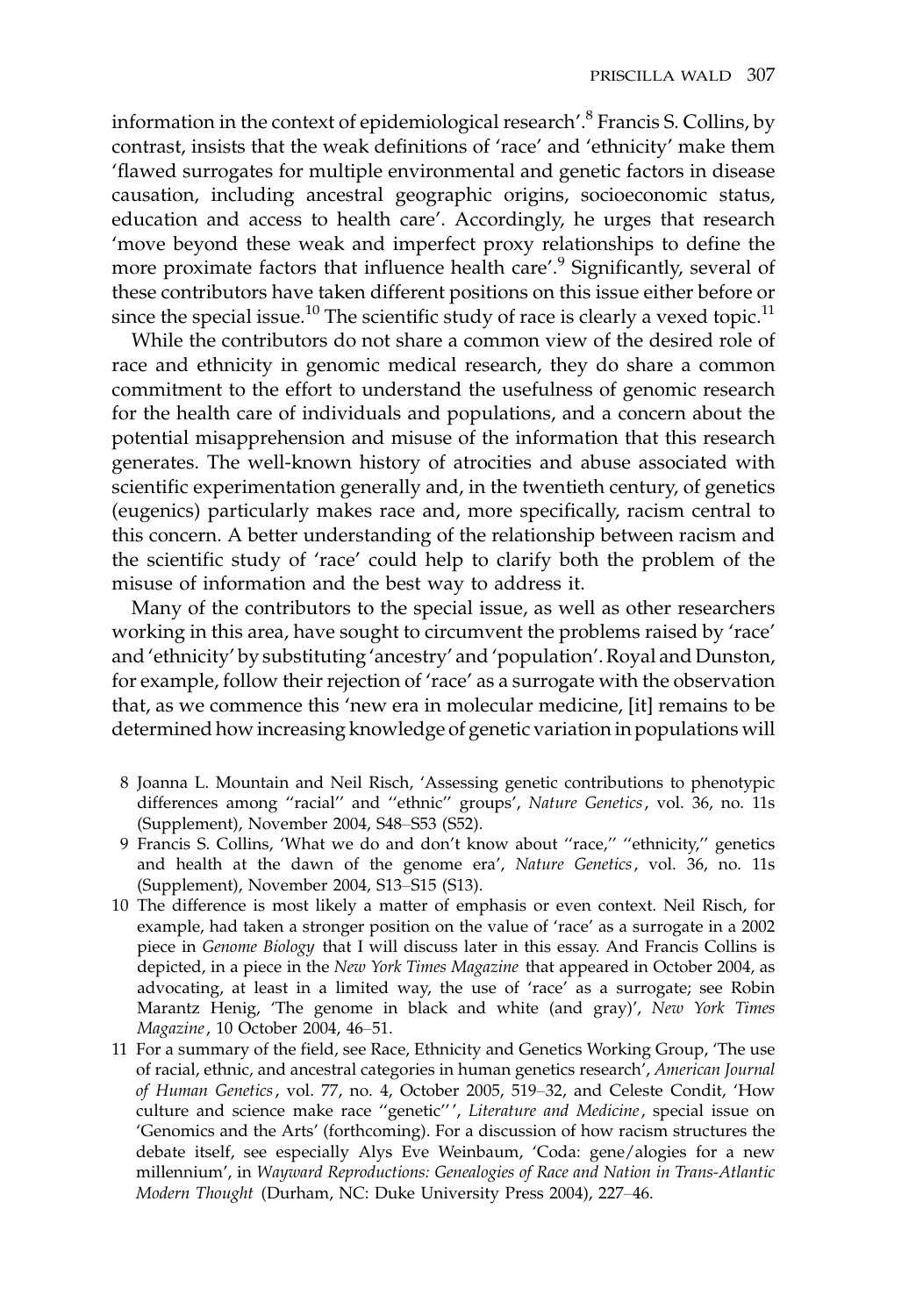change prevailing paradigms of human health and identity'.<sup>12</sup> Researchers consistently express the hope that the science itself will solve the problem of racism both by showing the common origins and genomic similarities of the human species and by demonstrating the history and mechanisms of human difference. Tishkoff and Kidd insist on the biomedical importance of 'the global distribution of genetic variation' but 'emphasize that the existence of differences, however small, should not be a basis for discrimination'.13 Yet, as Lisa Gannett has shown, the substitution of 'population' for 'race' dates back to the early work on population genetics in the mid-twentieth century;<sup>14</sup> the concept of 'population' that was articulated in this work, especially by Theodosius Dobzhansky, the founder of the field, absorbed and transformed but did not replace the problematic concept of 'race'.<sup>15</sup> The legacy is evident in

- 12 Royal and Dunston, 'Changing the paradigm from ''race'' to human genome variation', S7.
- 13 Tishkoff and Kidd, 'Implications of biogeography of human populations for ''race'' and medicine', S26.
- 14 Lisa Gannett, 'Racism and human genome diversity research: the ethical limits of ''population thinking'' ', Philosophy of Science, vol. 68 (Supplement), September 2001, S479-S492.
- 15 Of particular note is the debate between Dobzhansky and Frank B. Livingstone published as 'On the non-existence of human races' in Current Anthropology, vol. 3, no. 3, June 1962, 279–81. Here Livingstone proposed that 'race' be abandoned as a term to describe living populations of human beings on the grounds that biological variation among populations 'does not conform to the discrete packages labeled races' (279). 'Race', he argued, is inaccurate, failing both to correspond to genetic variation and to offer a sufficient explanation for that variation. He was particularly interested in the incompatibility between race and natural selection. Livingstone advocated the substitution of 'clines' for 'races', where 'clines' named gradients of genetic variations among groups that resulted from a variety of factors. Dobzhansky rejected Livingstone's premises, arguing for the biological basis of racial differences and locating the problem of defining 'race' in its status as 'a category of biological classification. ... Discovery of races is a biological problem', he explained, while 'naming races is a nomenclatorial problem' (280). Livingstone, in turn, argued both for the inconsistency of Dobzhansky's definitions of 'race' and for the insupportability of his methodology. 'No science can divorce its concepts, definitions, and theories so completely from its subject matter', he contended, 'so that Dobzhansky's dichotomy between biological and nomenclatorial problems is impossible' (280). Despite radical disagreement over the biology of 'race', however, Dobzhansky and Livingstone shared an interest in avoiding both its ambiguities and its dangers by substituting an alternative nomenclature. I have reproduced this debate here both because of its historical importance and because the terms of this disagreement have (strikingly) continued into the present. Carleton S. Coon's The Origins of Races (New York: Alfred A. Knopf 1962) was also an important source in the dissemination of the concept of 'clines'. Like Livingstone and Dobzhansky, he drew on Julian S. Huxley's 'Clines: an auxiliary taxonomic principle', Nature, vol. 142, 1938, 219-20. Gianfranco Biondi and Olga Rickards offer a history of the debate in 'The scientific fallacy of the biological concept of race', Mankind Quarterly, vol. 42, no. 4, Summer 2002, 355-88. The critical responses to their essay in the same issue of the journal exemplify how the terms of Dobzhansky and Livingstone's debate are being reproduced.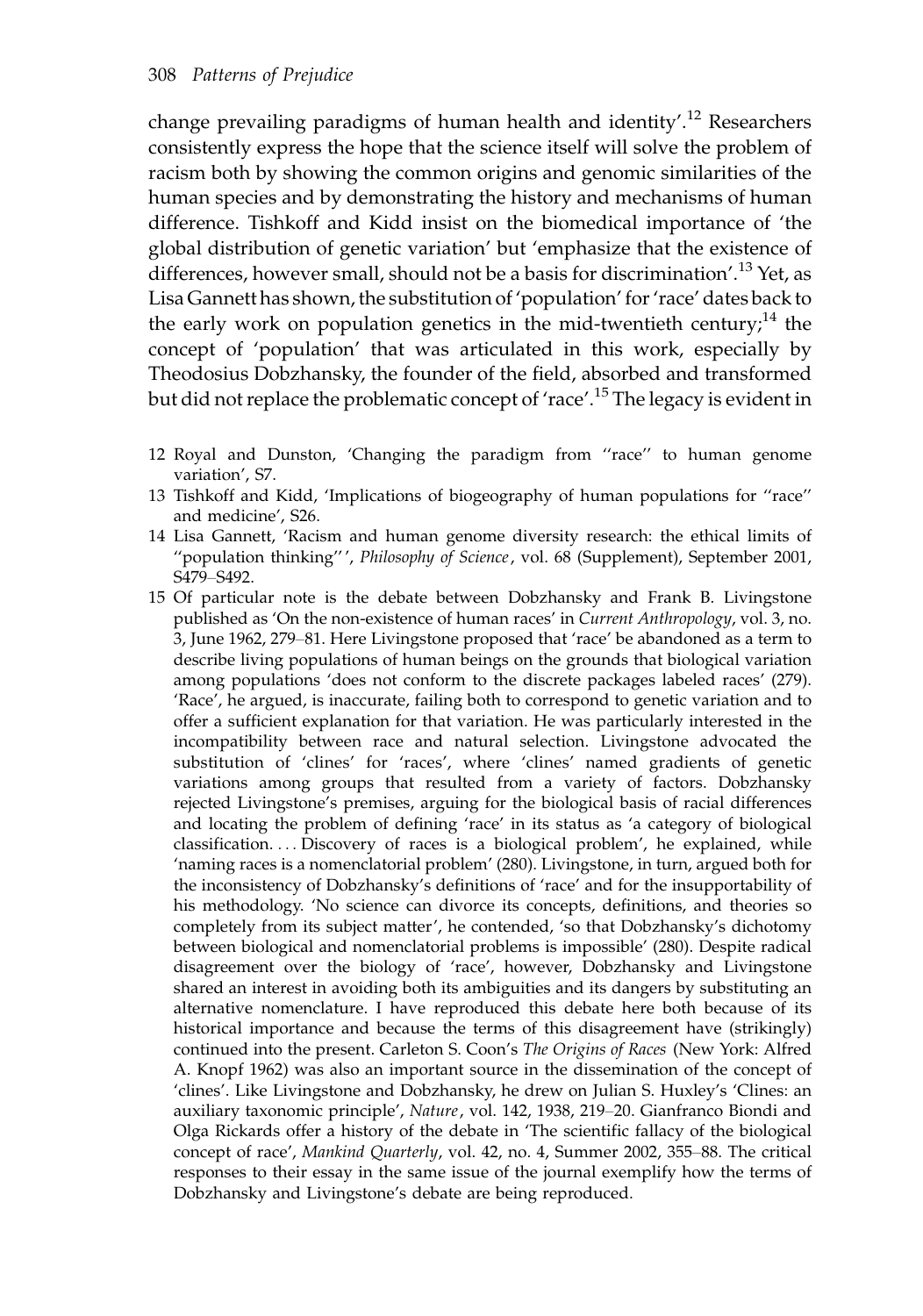Tishkoff and Kidd's observation about the correspondence of the broad geographical regions that constitute 'populations' and conventional racial classifications.<sup>16</sup>

The solution is not to excise the concept of 'race'. As the seven NHGC authors note in their collaborative piece for the special issue, the

absence of 'races' does not mean the absence of racism, or the structured inequality based on operationalized prejudice used to deprive people who are deemed to be fundamentally biologically different of social and economic justice. The 'no biological race' position does not exclude the idea that racism is a problem that needs to be addressed.<sup>17</sup>

Duster, perhaps the foremost theorist of race and genomics, is similarly critical of the consortium of scientists who issued the 'Revised UNESCO Statement on Race' in 1995 for their effort to address the problem of racism by declaring 'race' to be a scientifically invalid concept. Racial and ethnic classifications, for Duster, are too deeply 'embedded in the routine collection and analysis of data (from oncology to epidemiology, from hematology to social anthropology, from genetics to sociology)' to be profitably excluded from scientific study.18 He proposes instead that the study of scientific conceptions of 'race' begins with an understanding of the 'complex interplay of social and biological realities with ideology and myth'.19 Scientific knowledge, in other words, is invariably situated in social and cultural contexts and must be understood in those terms.

'Race' and 'ethnicity' may or may not be appropriate surrogates for the study of genetic and non-genetic health issues, but they are very much surrogates in the contributions to the special issue as well as other scientific discussions on the topic for a variety of questions concerning the many uses of genomic information. The language of promise and the considerable investments of time and resources have made it difficult to pose questions about the equity, expenditure and distribution that accompany the genomic turn in medicine. The history of racism makes race an especially pressing and visible example of the abuse of scientific information. Racism is not only a problem in its own right, but also a catch-all for the social and cultural

19 Ibid., 259.

<sup>16</sup> I make a similar point about the substitution of 'population' for 'race' in Priscilla Wald, 'Future perfect: genes, grammar and geography', New Literary History, vol. 4, no. 31, Autumn 2000, 681-708.

<sup>17</sup> S. O. Y. Keita, R. A. Kittles, C. D. M. Royal, G. E. Bonney, P. Furbert-Harris, G. M. Dunston and C. N. Rotimi, 'Conceptualizing human variation', Nature Genetics, vol. 36, no. 11s (Supplement), November 2004, S17-S20 (S16).

<sup>18</sup> Troy Duster, 'Buried alive: the concept of race in science', in Alan H. Goodman, Deborah Heath and M. Susan Lindee (eds), Genetic Nature/Culture: Anthropology and Science beyond the Two-Culture Divide (Berkeley and London: University of California Press 2003), 258-77 (258).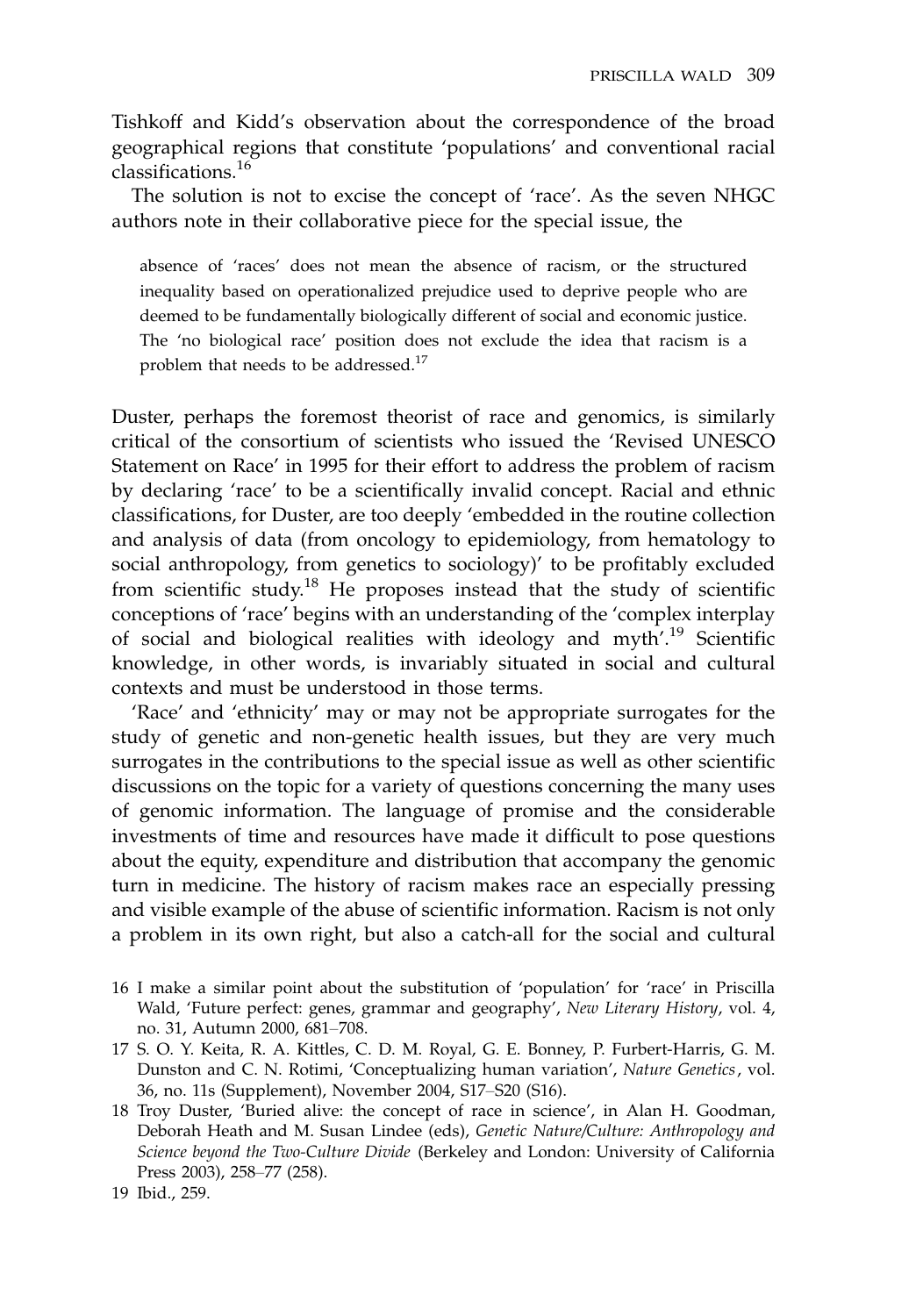inequities that emerge in, and may be exacerbated by, accounts of genomic research.

## Race and genomic medicine

Despite disagreements among researchers about how useful 'race' and 'ethnicity' may be as surrogates for genetic and non-genetic health factors, those accounts register an urgency that reinforces a hierarchy of knowledge in which social and cultural enquiry is often cast as naive or even obstructionist. The NHGC's justification for the databank, for example, conveys faith in a medical revolution from which individuals of African descent risk exclusion if they do not take the immediate action represented by the databank. The refusal of a biological basis for 'race' among some of the early population geneticists surfaces in these accounts as evidence of the intrinsic anti-racism of the field. In particular, Richard Lewontin's 1972 article, in which he published the results of a study that demonstrated that genomic variation was significantly greater within than between racial groups, has become the touchstone for discussions of genomic variation. Lewontin declared human 'racial classification ... to be of virtually no genetic or taxonomic significance' and the essay, in which he concluded that 'no justification can be offered for its continuance', is invoked consistently to illustrate the incompatibility of responsible scientific investigation and racism.20 Against these claims, reports of medical research insist nonetheless that racial and ethnic distinctions offer information that is too important to ignore.

The mainstream media have reproduced this formulation as actively as the specialist literature. A July 2003 Washington Post piece on the controversial role of race in clinical drug trials offers a typical example. Drawing on a simplified explanation of Lewontin's point, the author explains that

recent advances in genetic mapping have all but dismissed race as a biological construct. Race accounts for only a tiny amount of the 0.1 percent genetic variation between one human and [an]other. That means that someone who is considered black, for instance, might have more genes in common with someone who is white rather than someone who is also black.

The explanation is immediately followed by a qualification. 'Yet, on the other hand', notes the writer, 'science also has shown that certain groups share inherited traits, and often similar ailments'.<sup>21</sup> Medicine emerges subtly in

<sup>20</sup> Richard C. Lewontin, 'The apportionment of human diversity', Evolutionary Biology, vol. 6, 1972, 381-98 (397).

<sup>21</sup> Ariana Eunjung Cha, 'Race plays role in new drug trials: treatment by genetic origin, ethnicity divides medical profession', Washington Post, 28 July 2003, A01.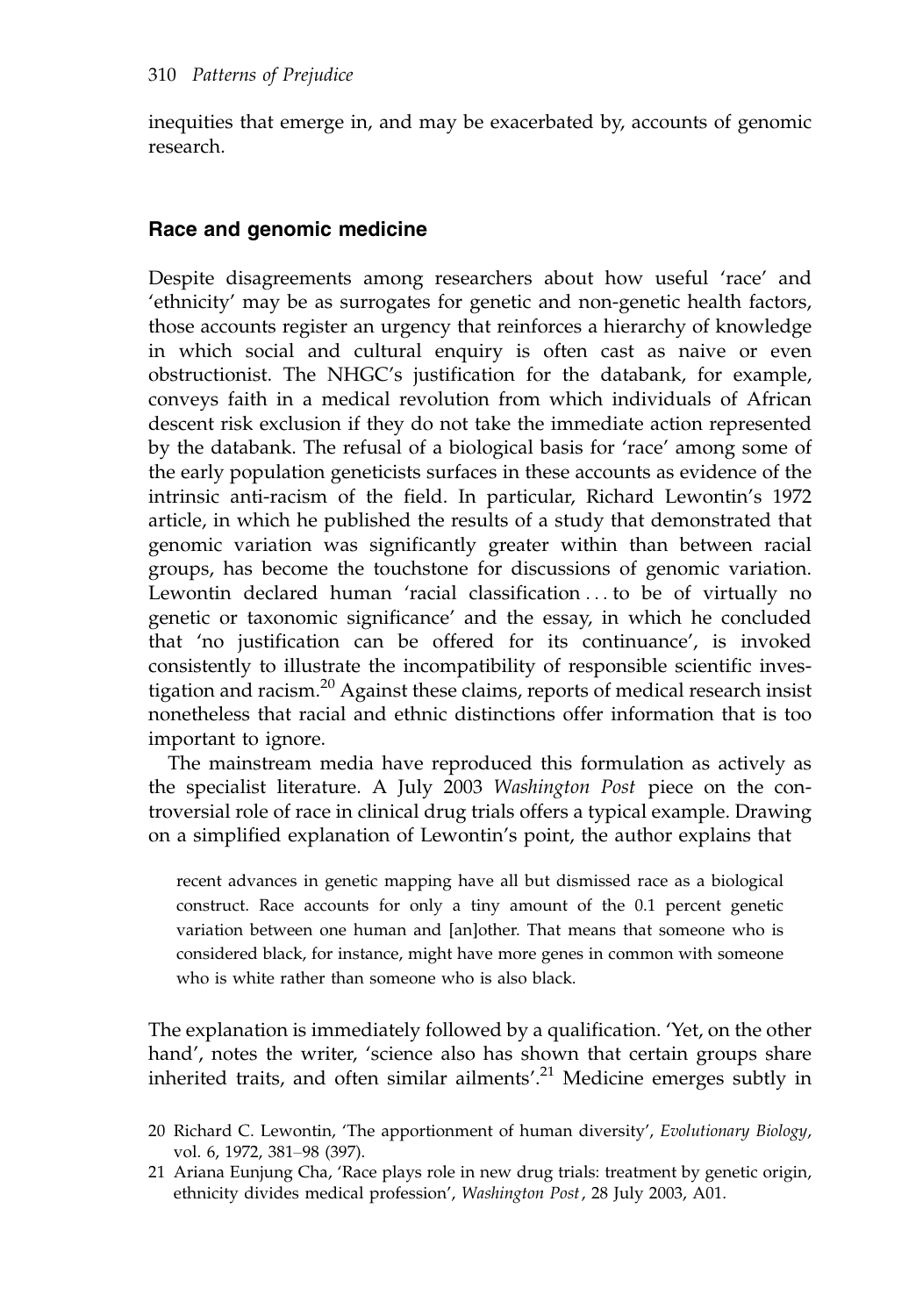this formulation as the compelling reason for bringing a biological construction of race back into consideration. Population genomics has all but disproved the biological existence of race, yet the correlation between race and health makes the biological underpinnings too important to ignore.

Much of the publicity surrounding the issue resulted, as in the Washington Post piece, from reports of a drug produced by NitroMed Inc., a biotech company, to treat heart failure in Blacks. Scientists had founded NitroMed in the mid-1990s to develop nitric oxide-based therapies to treat heart failure. The company acquired the rights to BiDil after the Food and Drug Administration (FDA) had already declined to approve the drug in the absence of an appropriate study; however, a reorganization of the data according to race led to a race-specific study and, eventually, to the longsought patent.<sup>22</sup> In 2005 BiDil became the first drug marketed specifically to a racial or ethnic group.<sup>23</sup> The research that led to the development and approval of the drug exemplifies the scientific controversy. Critics argue that the race-based study was driven by circumstances that were extraneous to scientific research, that the ambiguous statistics do not justify the claim that the drug is more effective for individuals of African descent, and that the publicity surrounding these findings is irresponsible and market-driven.<sup>24</sup> Whatever its motivation, the publicity certainly invigorated public discussions about the medical relevance of racial and ethnic ancestry.

BiDil, however, did not inaugurate these debates. A New York Times piece about the publication of a scientific article on the use of self-identified race and ethnicity as classifications in genomic medical research in a 2002 issue of Genome Biology shows the newsworthiness of the topic, independent of specific pharmaceutical developments.<sup>25</sup> The scientific article, 'Categorization of Humans in Biomedical Research: Genes, Race and Disease',<sup>26</sup> presents the response of Stanford population geneticist Neil Risch et al. to James F. Wilson et al.'s argument for race-blind genomic research.<sup>27</sup> Wilson et al. had concluded, in the words of Howard McLeod in an accompanying

- 22 Pamela Sankar and Jonathan Kahn, 'BiDil: race medicine or race marketing?', Health Affairs, Web Exclusive, 11 October 2005.
- 23 An article in the New York Times Magazine in October 2005 helped to publicize both BiDil and the surrounding debate; see Henig, 'The genome in black and white (and gray)'.
- 24 Sankar and Kahn, 'BiDil'; Jonathan Kahn, 'Getting the numbers right: statistical mischief and racial profiling in heart failure research', Perspectives in Biology and Medicine, vol. 46, no. 4, 2003, 473-83.
- 25 Nicholas Wade, 'Race is seen as real guide to track roots of disease', New York Times, 30 July 2002, F1.
- 26 Neil Risch, Esteban Burchard, Elad Ziv and Hua Tang, 'Categorization of humans in biomedical research: genes, race and disease', Genome Biology, vol. 3, no. 7, July 2002,  $1 - 12$ .
- 27 James F. Wilson, Michael E. Weale, Alice C. Smith, Fiona Gratix, Benjamin Fletcher, Mark G. Thomas, Neil Bradman and David B. Goldstein, 'Population genetic structure of variable drug response', Nature Genetics, vol. 29, no. 3, November 2001, 265-9.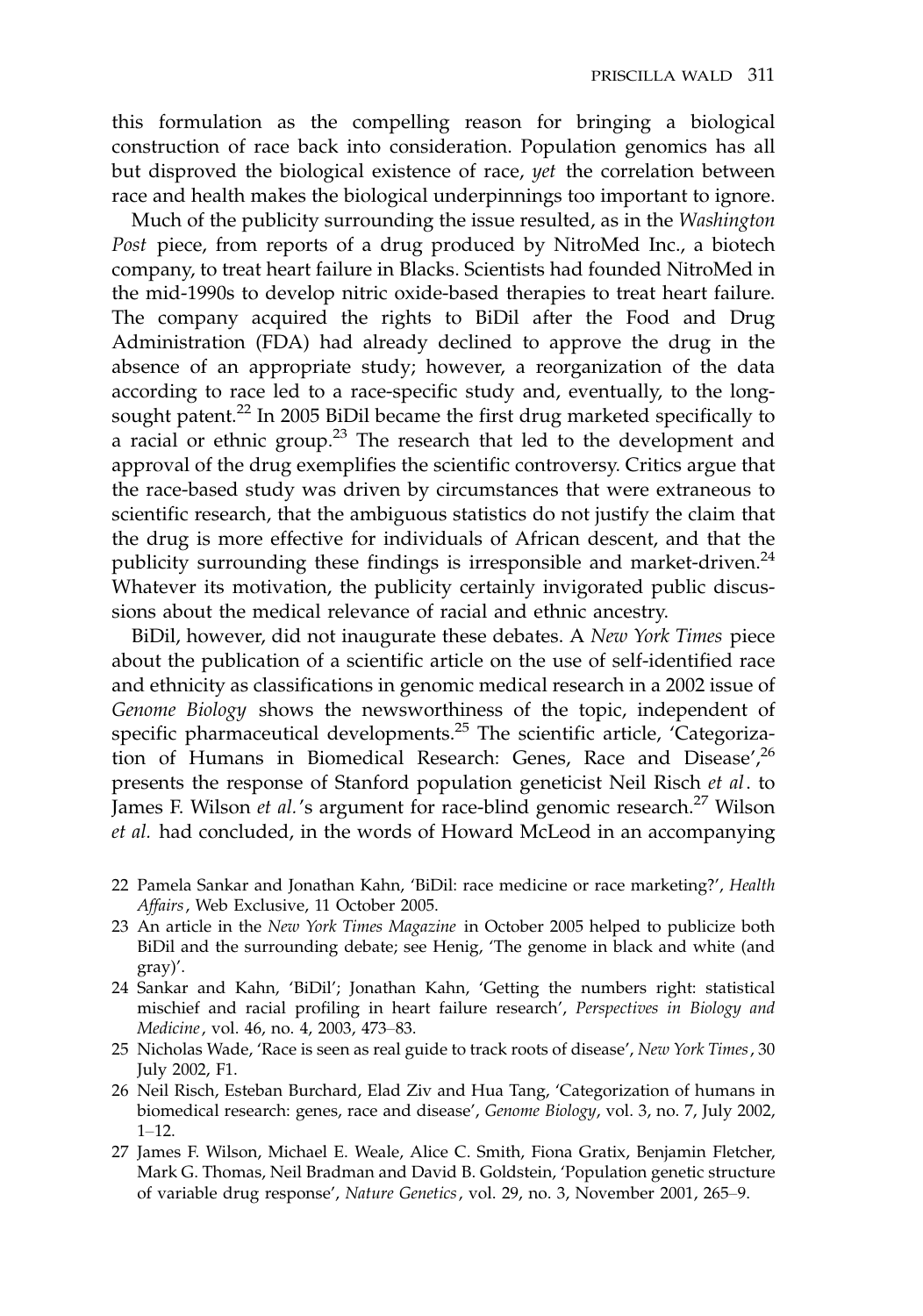commentary, that 'clusters identified by genotyping ... are far more robust than those identified using geographic and ethnic labels',28 that, in other words, data from the race-blind study of genetic markers associated with disease yield more useful information than data classified by self-identified race and ethnicity. Risch et al. took issue both with Wilson et al.'s study and with editorials in scientific publications that drew on it to argue against racial and ethnic classification in genomic medical research. Risch et al. disagreed particularly with two positions: the insistence that there is 'no biological basis for race', and the advocacy of 'a ''race-neutral'' approach' to research in genomic medicine.<sup>29</sup> They maintain, by contrast, that 'from both an objective and scientific (genetic and epidemiologic) perspective there is great validity in racial/ethnic self-categorizations, both from the research and public policy points of view'. $30$  Their article, however, does not fully support this conclusion. While Risch et al. argue persuasively for the epidemiological usefulness of self-identified race and ethnicity, they do not convincingly present the genetic basis of their claim.

Their argument turns on—and begins to unravel around—the definition of 'biological', for which they offer two possibilities. 'If biological is defined as genetic', they contend, 'then ... a decade or more of population genetics research has documented genetic, and therefore biological, differentiation among the races'. $31$  As I have noted, however, there is considerable disagreement among scientists about what the research has documented. Unlike many population geneticists, Risch et al. assert that 'two Caucasians are more similar to each other genetically than a Caucasian and an Asian'.<sup>32</sup> To support this claim, they draw on studies in population genomics that, they argue, 'have recapitulated the classical definition of races based on continental ancestry-namely African, Caucasian (European and Middle East), Asian, Pacific Islander (for example, Australian, New Guinean and Melanesian), and Native American' and note that, 'for the purpose of this article, [they] define racial groups on the basis of primary continent of origin ... (with some modifications ... )'.33 This argument reproduces rather than resolves the ambiguity associated with the relationship of ancestry to race. As many of the participants in the NHGC symposium so forcefully insist, there is no 'classical definition' of 'races'.

'Self-identified race and ethnicity' further begs the question of the relationship between biology and culture. As has been widely reported in the mainstream media, the increasing popularity of DNA testing for ancestry

33 Ibid., 3.

<sup>28</sup> Howard L. McLeod, 'Pharmacogenetics: more than skin deep', Nature Genetics, vol. 29, no. 3, November 2001, 247-8 (247).

<sup>29</sup> Risch et al., 'Categorization of humans in biomedical research: genes, race and disease', 1.

<sup>30</sup> Ibid.

<sup>31</sup> Ibid., 4.

<sup>32</sup> Ibid., 5.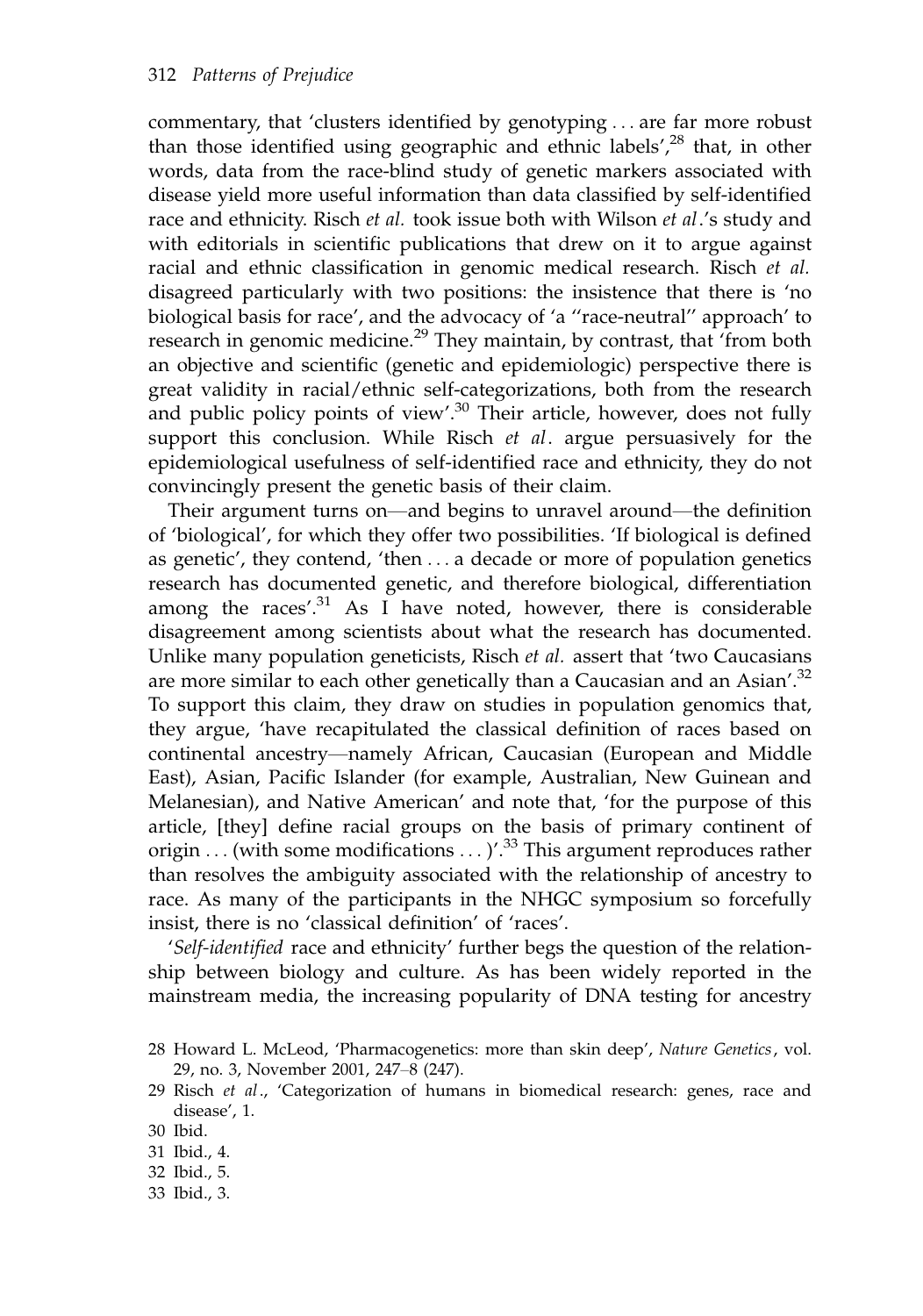has shown that many people are surprised by the results of such tests. $34$ Researchers have offered such unanticipated results, in fact, as evidence of how population genomics can dispel the myths of racism by demonstrating how interconnected the human population really is. Self-identification does not necessarily yield the most 'objective and scientific' information about one's genomic profile.

Genomic information is notoriously difficult to interpret even by researchers in the field. The frequency of alleles that mark genetic drift-the the rate of genetic changes resulting from mutations, or divergent alleles, in relatively inbred populations—tells where and when there was a divergence within a group. Those alleles are used to mark ancestry. But, as Michael J. Bamshad and Steve E. Olson note, 'how groups are divided depends on which genes are examined; simplistically put, you might fit into one group based on your skin-color genes but another based on a different characteristic'.<sup>35</sup> The DNA that yields information about one's ancestry--typically mitochondrial and Y-chromosome DNA-in fact tells only part of the story of genetic ancestry. The complexity of nuclear DNA does not yield sufficiently clear information to complete it. Moreover, as Jay Kaufman has pointed out, Risch et al.'s study relies on the dismissal of 'intermediate groups', such as 'Hispanic Americans', whom Risch et al. acknowledge could 'aggregate genetically with Caucasians, Native Americans, African Americans or form their own cluster' and are therefore 'not easily classified', $36$  but the size of those groups attenuates their claims. $37$  They are too large to be dismissed as an exception. Intermixture is increasingly the rule.

The other definition of 'biology' Risch et al. offer is more compelling, but not genetic. If 'biological is defined by susceptibility to, and natural history of, a chronic disease, then again numerous studies over past decades have documented biological differences among the races'.<sup>38</sup> This definition does not distinguish between environmental and genetic causes of the racial and

- 34 Nightline, the American nightly news programme, for example, featured a man who had lived fifty years defining himself as 'black' only to learn, through an ancestry test performed recreationally by DNAPrint Genomics, that his DNA revealed Indo-European, East Asian and American Indian, but no African, roots. Once again, that lineage reflects a focus on particular markers, and does not tell the whole story of genetic inheritance, although such qualifications do not typically reach the general public. Moreover, that particularization of a genetic lineage countermands the claim that 'we are all African under the skin'.
- 35 Michael J. Bamshad and Steve E. Olson, 'Does race exist?', Scientific American, vol. 289, no. 6, December 2003, 78-85 (78).
- 36 Risch et al., 'Categorization of humans in biomedical research', 6-7.
- 37 Jay Kaufman, 'Race and genomic medicine: false premises, false promises', paper given at a symposium on race and genomics, Duke University, Durham, NC, 3 March 2005.
- 38 Risch et al., 'Categorization of humans in biomedical research', 4.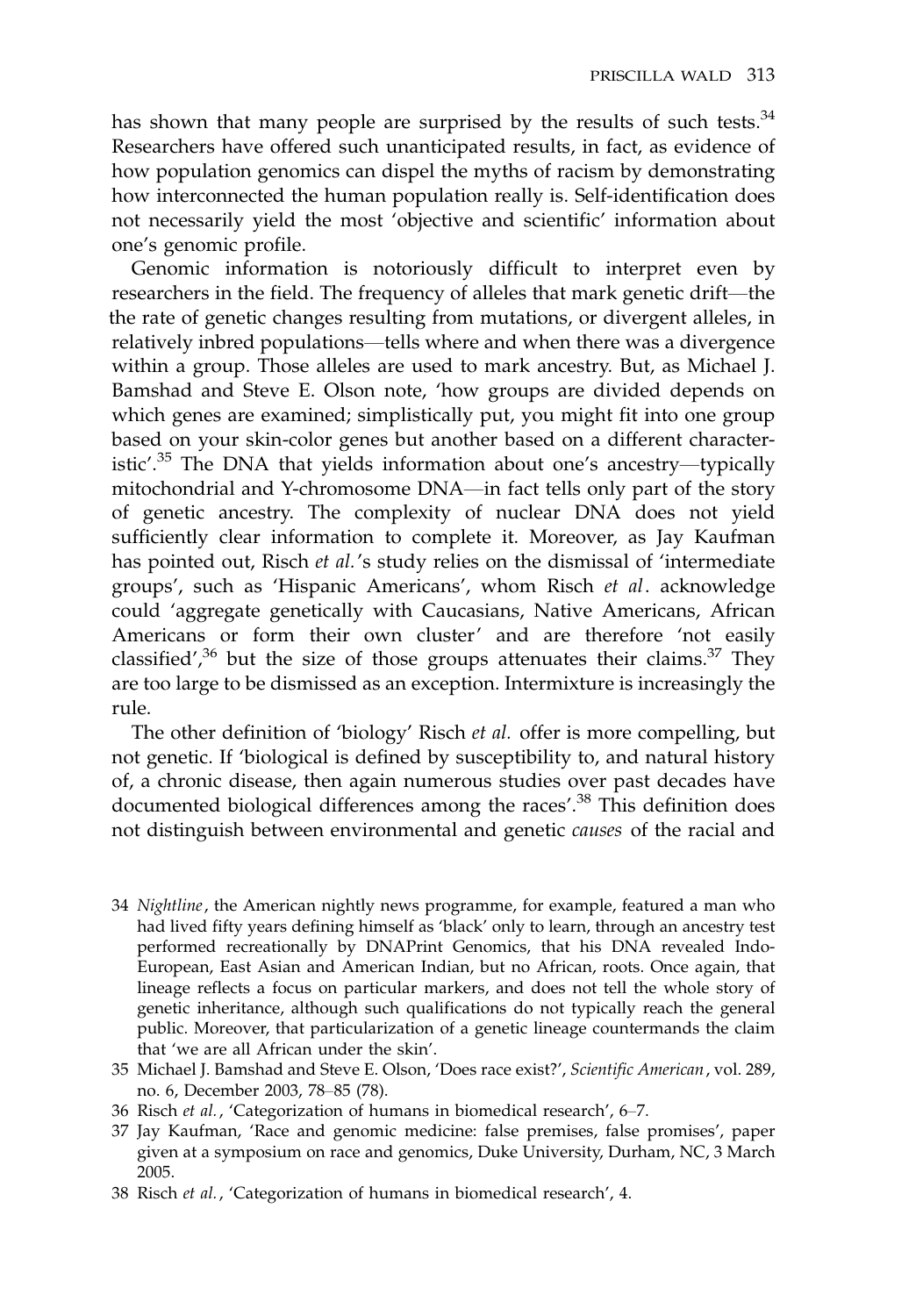ethnic differences that are evident in medical outcomes. The persuasive argument here is that self-identified race and ethnicity supply relevant information in the epidemiological study of disease and drug response: they are relevant variables in the study of health outcomes.

Risch et al. in fact most insistently invoke race in order to introduce social or environmental factors into an analysis of health outcomes. Citing Wilson et al.'s conclusion that race-blind genotyping yields more useful medical information than classification by self-identified 'geographic and ethnic labels', they argue that genetic clustering will 'actually create and/or exacerbate problems associated with genetic inferences based on racial differences'.<sup>39</sup> The reason, they explain, is that genetic clustering risks reducing the explanation for medical outcomes to genomics, failing to take 'environmental risk factors' into account. In other words, self-identified race and ethnicity provide the social and environmental contexts that modify genomic information. This assertion is consistent with the claim that selfidentified race and ethnicity are relevant to epidemiological research because those classifications can offer important information about social and environmental risk factors, but not necessarily with the assertion that they have a genetic basis.

## The public story

Science writer Nicholas Wade found Risch et al.'s argument sufficiently important to feature it in the New York Times. The image of Risch that he paints in this article is of a heroic scientist who is determined to place research above politics, and strike out against a dangerous political correctness. Thus is the public story created. Quoted in support of Risch's argument, prominent geneticist Stephen O'Brien notes that the effort to invalidate 'race' as a biological concept 'comes from honest and brilliant people who are not population geneticists'.<sup>40</sup> The piece does not explain that it is also population geneticists who most strongly (if not consistently) insist on removing 'race' as a biological category and distinguishing it from 'population'. O'Brien goes on to affirm the sincerity of 'those honest and brilliant people' but remarks:

What is happening here is that Neil and his colleagues have decided the pendulum of political correctness has taken the field in a direction that will hurt epidemiological assessment of disease in the very minorities the defenders of political correctness wish to protect.<sup>41</sup>

<sup>39</sup> Ibid., 7.

<sup>40</sup> Quoted in Wade, 'Race is seen as real guide to track roots of disease'.

<sup>41</sup> Quoted in ibid.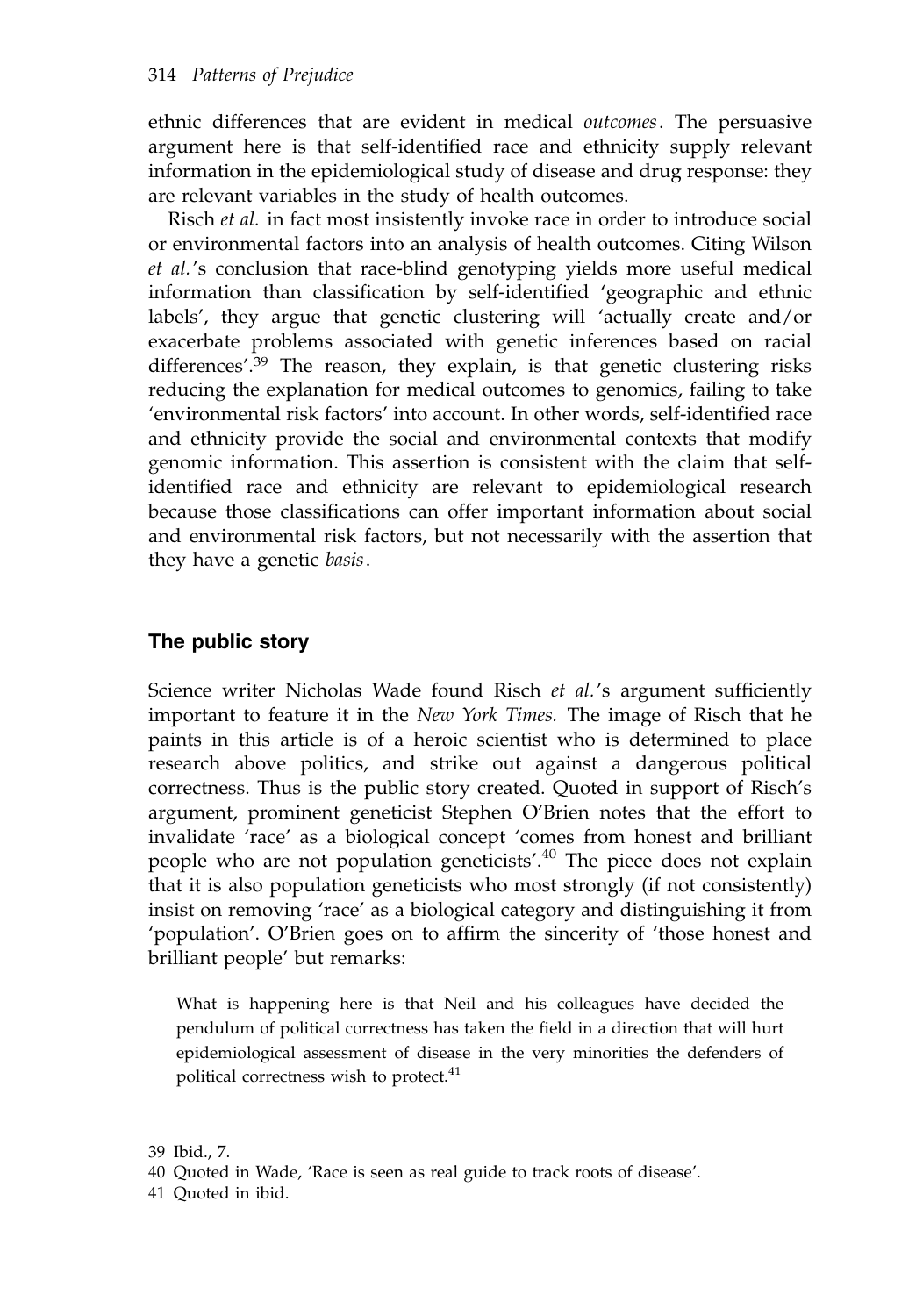The charge of 'political correctness' obfuscates the terms of the scientific debate. While Wade includes quotations from population geneticists who argue that race-neutral research yields 'more accurate' information, the piece features Risch, who 'has plunged into an arena where many fear to tread', and gives him the last word. $^{42}$  The article concludes with his pronouncement: 'We need to value our diversity rather than fear it. ... Ignoring our differences, even if with the best of intentions, will ultimately lead to the disservice of those who are in the minority.'<sup>43</sup> Wade depicts Risch's opponents, by contrast, as offering not an alternative scientific perspective, but a 'race-side-stepping proposal'.<sup>44</sup>

Pointing an accusatory finger at 'political correctness' not only deflects the scientific dispute, but also ignores the medical importance of the social consequences of racism, measured in health outcomes. Drawing a stark contrast between medical science and social concerns, a distinction that Risch et al.'s article itself troubles, that accusation renders social concerns suspect except as they provide epidemiologically useful information. Neither Wade nor Risch et al. address what constitutes epidemiologically useful information. Risch et al. dismiss potential abuses of genomic information (such as those that fuel racism) as unscientific, arguing

that identifying genetic differences between races and ethnic groups, be they for random genetic markers, genes that lead to disease susceptibility or variation in drug response, is scientifically appropriate. What is not scientific is a value system attached to any such findings.<sup>45</sup>

But this assertion presumes that science and medicine can be divorced from their social contexts and that information circulates in value-neutral terms. History does not support that presumption, and calling racism 'not scientific' does not address the value system or alleviate the problems-including health outcomes—associated with it.

The social and epidemiological causes of differential health outcomes are exactly the problems that Risch *et al.* most persuasively offer to justify their retention of the categories of 'race' and 'ethnicity'. This suggests an epidemiological (rather than politically correct) reason to consider racism, which includes the potential abuses of the genomic information that emerge from racial and ethnic classifications. If, as Risch et al. suggest, race and ethnicity might be factors in medical outcomes (hence, their relevance to

<sup>42</sup> Ibid. In fact, as I have noted, the thorny question of 'race' has been a topic of concern for population geneticists since the inception of the field (see note 15). And the accusation of political pandering has obscured the scientific disagreement from the outset.

<sup>43</sup> Quoted in ibid.

<sup>44</sup> Ibid.

<sup>45</sup> Risch et al., 'Categorization of humans in biomedical research', 11.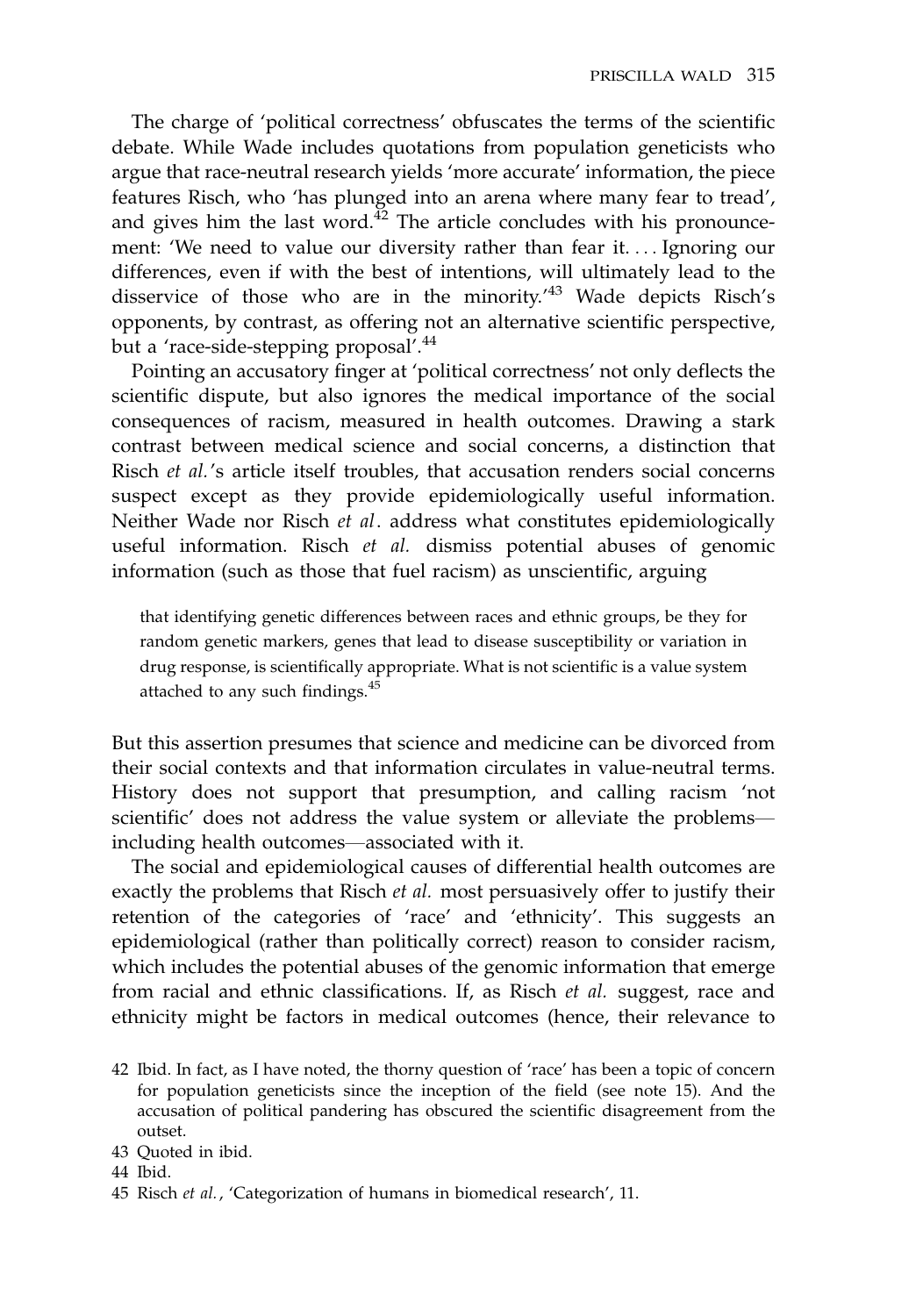epidemiology), then why should the potential medical consequences of retaining them not also be part of this 'scientific' or, in Risch et al.'s words, 'objective' analysis? Calling on the language of 'science' and 'objectivity', Risch et al. seem effectively to have set the terms according to which the medical impact of racism is a factor only in epidemiological assessment and not in the analysis of health inequities. Racism, it seems, as much as race, affects health outcomes; potentially racist uses of racially classified genetic data could have such outcomes and therefore should be factored into these debates as medically relevant and not dismissed as 'politically correct'.

Taking racism into account does not mean refusing to collect and classify data in medical research according to race and ethnicity. On the contrary, those classifications provide important epidemiological information, as Risch et al. maintain, about the impact of social and environmental factors—including socio-economic inequities and cultural biases—on the health of individuals and groups. As Troy Duster argues, the way to 'recognize, engage, and clarify the complexity of the interaction between any taxonomies of race and biological, neurophysiological, society, and health outcomes' is to consider 'how science studies deploy the concept of race'.<sup>46</sup> The story of how biotechnology is revolutionizing medicine has put genomic research very much into public consciousness and has made genetic explanations of health disparities among individuals and especially groups the 'default position'.47 Distinguishing between genomic and social and environmental factors in disease susceptibility and drug response is notoriously difficult, especially since, as Keita et al. note, 'some environmental influences can be so subtle and occur so early in life as to be missed ... '.<sup>48</sup> Yet, that distinction determines how researchers and practitioners understand and address the problem of health disparities. 'Race' and 'ethnicity' are very different as surrogates for genomics and for social and environmental factors in the assessment of health outcomes, which is why the larger stories in which the research is embedded are scientifically and medically as well as socially relevant.

Neither Wade nor Risch et al. address the complexity of the information that is emerging from population genomics. The markers currently associated with genomic ancestry, as I have noted, tell only a small part of the story both of an individual's genealogy and of the fluidity of populations over time. The category of 'mixed-race' individuals is growing exponentially as are the number of markers that researchers are discovering. 'Populations' are overlapping and variable. Genotypes and phenotypes, moreover, are often at odds, leading to mischaracterization by 'self-identifying' individuals as well as researchers. Skin pigmentation, for example, results from geographical factors that do not necessarily correlate to genomic similarity,

<sup>46</sup> Duster, 'Buried alive', 259.

<sup>47</sup> Keita et al., 'Conceptualizing human variation', S19.

<sup>48</sup> Ibid.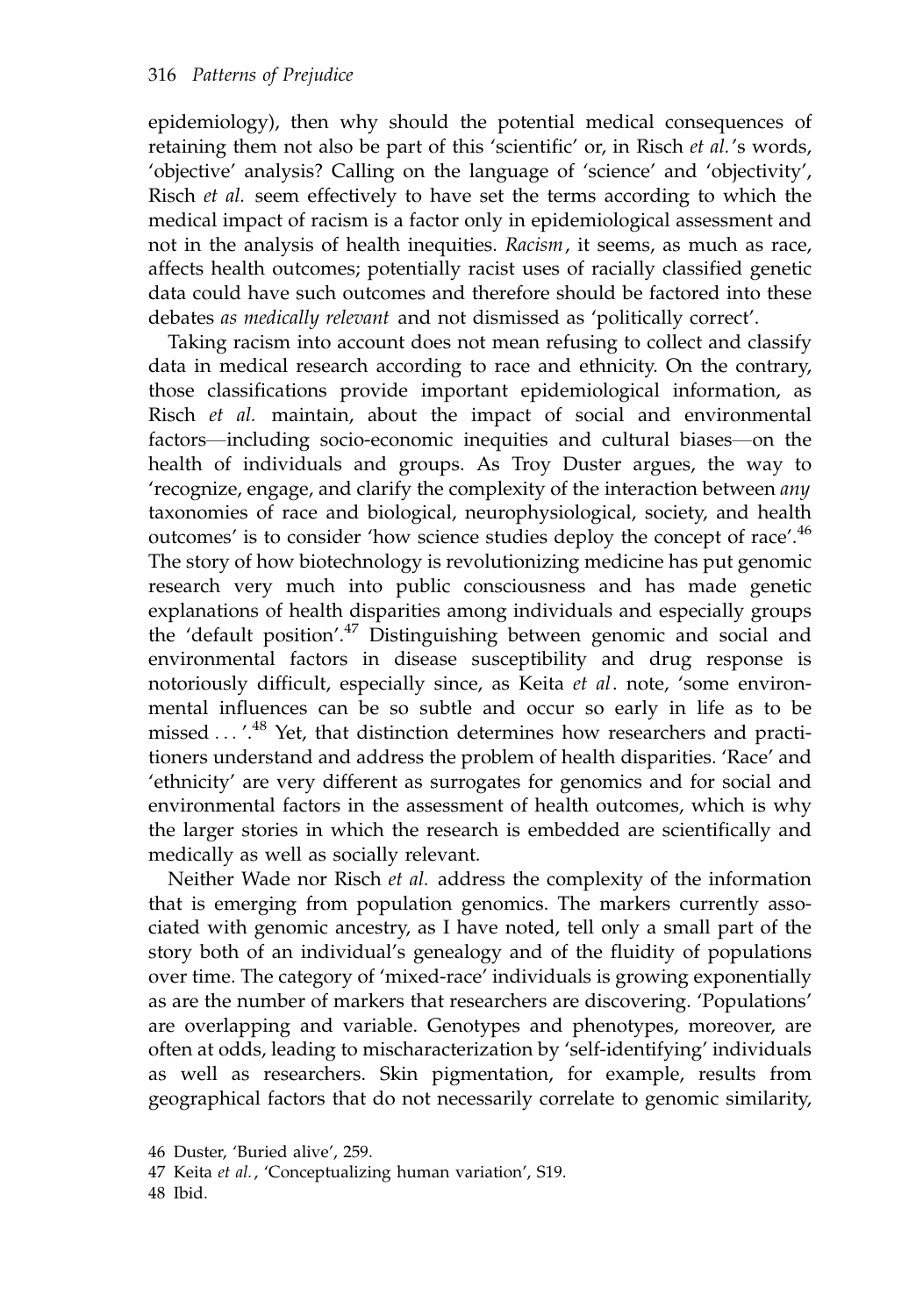and different alleles can be responsible for common medical conditions. The medical annals tell tragic stories of misdiagnoses of sickle cell disease or cystic fibrosis because the patient's 'race' did not conform to assumptions about the genetic dispositions of the disease, and popular media in the form of television series have picked up on these stories.<sup>49</sup> Classifications can affect the interpretation of the data. The statistical difference that ostensibly appeared when the BiDil research data were classified by race, for example, could lead to assumptions that would result in a doctor's prescribing the drug when it would be ineffective or failing to prescribe it when it would be useful.

Concern about the racist consequences attendant on race-based genomic research seems to have made some inroads even among the staunchest advocates of the research. The position that Mountain and Risch take evinces a departure from, or at least modification of, Risch et al.'s claims in the earlier article. Noting that 'our lack of understanding of the etiology of many complex traits means that racial and ethnic labels remain useful in epidemiological and clinical settings', Mountain and Risch recognize 'the potential for furthering racism by discussing race and genetics together in a scientific context', and therefore 'might seek to eliminate the use of racial categories in these contexts'.<sup>50</sup> Yet, their reasoning suggests a capitulation to the very 'side-stepping' of which Risch is critical in Wade's article rather than the kind of structural analysis that Duster advocates. Mountain and Risch follow their claim with the assertion that 'current health disparities' and the assumption 'that our society values the goal of understanding the underlying basis of those disparities' justify 'the continued use of labels in epidemiological research and clinical practice ... '<sup>51</sup> Their endnotes send the reader to Risch et al.'s earlier 'Categorization of Humans in Biomedical Research' as well as to a concurring piece, E. G. Burchard et al.'s 'The Importance of Race and Ethnic Background in Biomedical Research and Clinical Practice'.<sup>52</sup> The nature of the research itself does not seem to be in question.

- 49 The television series Chicago Hope, for example, included an episode about a white woman who was dismissed by medical staff as crazy when she insisted she was suffering from sickle cell disease, but who, when she was finally tested, turned out to be correct. Richard S. Garcia has publicized a similar case of misdiagnosis in 'The misuse of race in medical diagnosis', Chronicle of Higher Education, 9 May 2003, B15. See also Lynn B. Jorde and Stephen P. Wooding, 'Genetic variation, classification and "race"', Nature Genetics, vol. 36, no. 11s (Supplement), November 2004, S28-S33.
- 50 Mountain and Risch, 'Assessing genetic contributions to phenotypic differences among ''racial'' and ''ethnic'' groups', S52.
- 51 Ibid.
- 52 Esteban Gonza´lez Burchard, Elad Ziv, Natasha Coyle, Scarlett Lin Gomez, Hua Tang, Andrew J. Karter, Joanna L. Mountain, Eliseo J. Pérez-Stable, Dean Sheppard and Neil Risch, 'The importance of race and ethnic background in biomedical research and clinical practice', New England Journal of Medicine, vol. 348, no. 12, March 2003, 1170-5.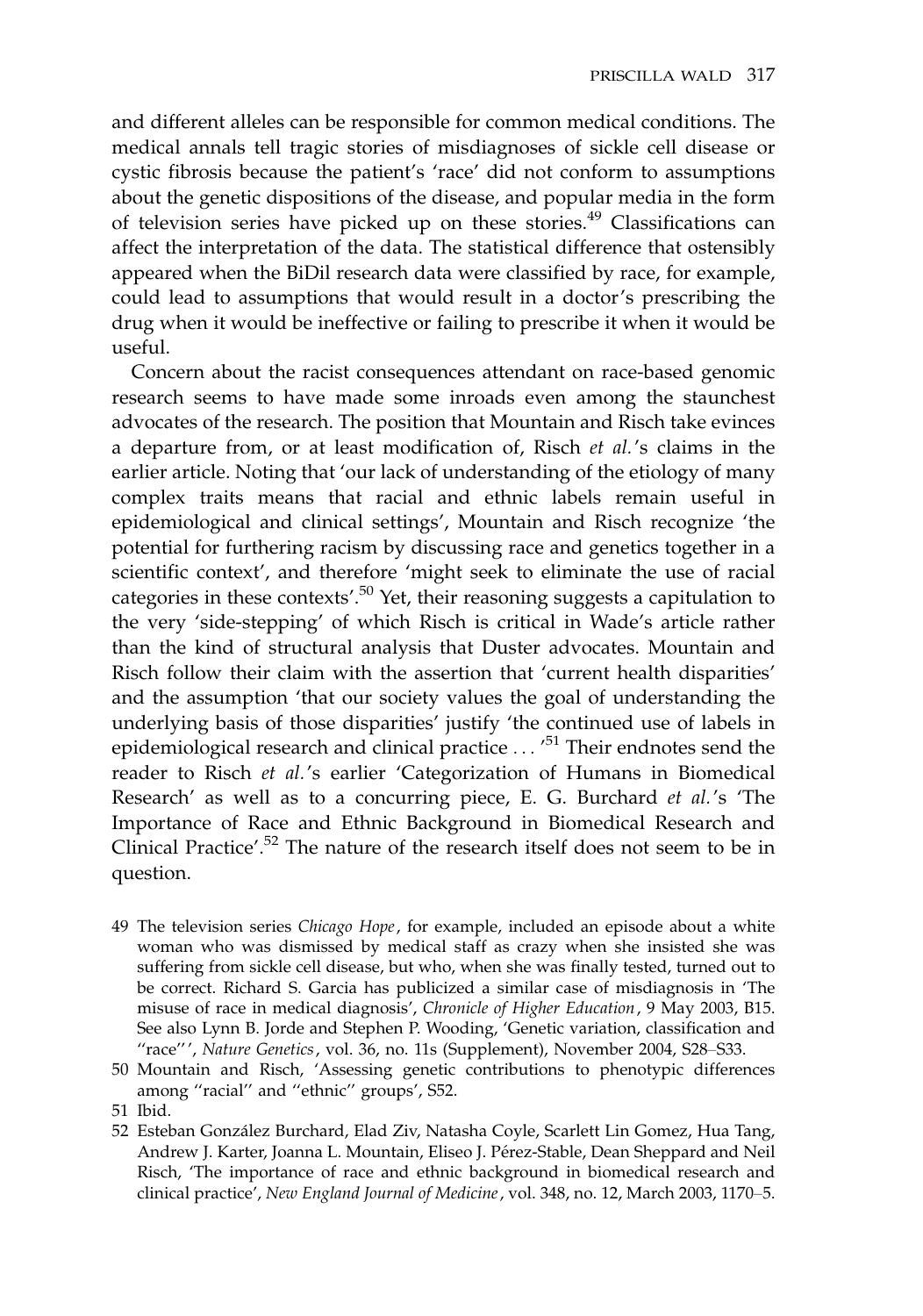Mountain and Risch, like most of the other participants in the NHGC symposium, concede the complexity of the information that emerges from population genomics, although the participants vary in the emphasis they put on that complexity. Royal and Dunston, in fact, call attention to the 'scientific focus of the inaugural meeting in the Human Genome Variation and "Race" series'—and therefore to the special issue that it spawned—and concede that a 'substantial portion of the ongoing dialog on this issue has been devoted to the glaring medical and societal implications, often glossing over the ambiguous science that underlies many of these implications'.<sup>53</sup> The information that emerges from population genomics about the 'meaning' of human genomic variation and its relevance to the practice of medicine is central to an understanding of how race and racism articulate to genomic research. Population genomics supplies the information and categories—and, in effect, constitutes the underlying story—of 'race' and genomic medicine. That story needs to be part of the discussion.

#### The genomic story of human diversity

If medicine brings urgency to the question of the biological basis of race, human history brings drama and scope. Retelling the story of human migrations is in fact the chief aim of the field of population genomics, even if medicine offers the most fertile ground for the application of its insights. As one of the most prominent figures in the field, Luigi Luca Cavalli-Sforza, explains, population genomics offers a way to resolve the chaos of cultural definitions: 'human populations', he observes, 'are hard to define in a way that is both rigorous and useful because human beings group themselves in a bewildering array of sets, some of them overlapping, all of them in a state of flux'.<sup>54</sup> In his view, population genomics can sort out the categories and replace social chaos with scientific order; it can, that is, tell a more orderly story about genomic information.

Population geneticists chart the movements and migrations of people by measuring genetic drift. The frequency of alleles can offer information about when a group branched off from the 'family tree'. Allelic frequency is like a photograph of a population, fixing it in—and defining it by—a particular moment in time. Over long periods of time, populations are fluid, as early population geneticists sought to acknowledge with the concept of 'clines', or gradual shifts between populations. DNA, as Bamshad and Olson observe,  $55$ records a person's membership in any number of populations, which vary

<sup>53</sup> Royal and Dunston, 'Changing the paradigm from ''race'' to human genome variation', S6.

<sup>54</sup> Luigi Luca Cavalli-Sforza, 'Genes, peoples and languages', Scientific American, vol. 265, November 1991, 104-11 (104).

<sup>55</sup> Bamshad and Olson, 'Does race exist?'.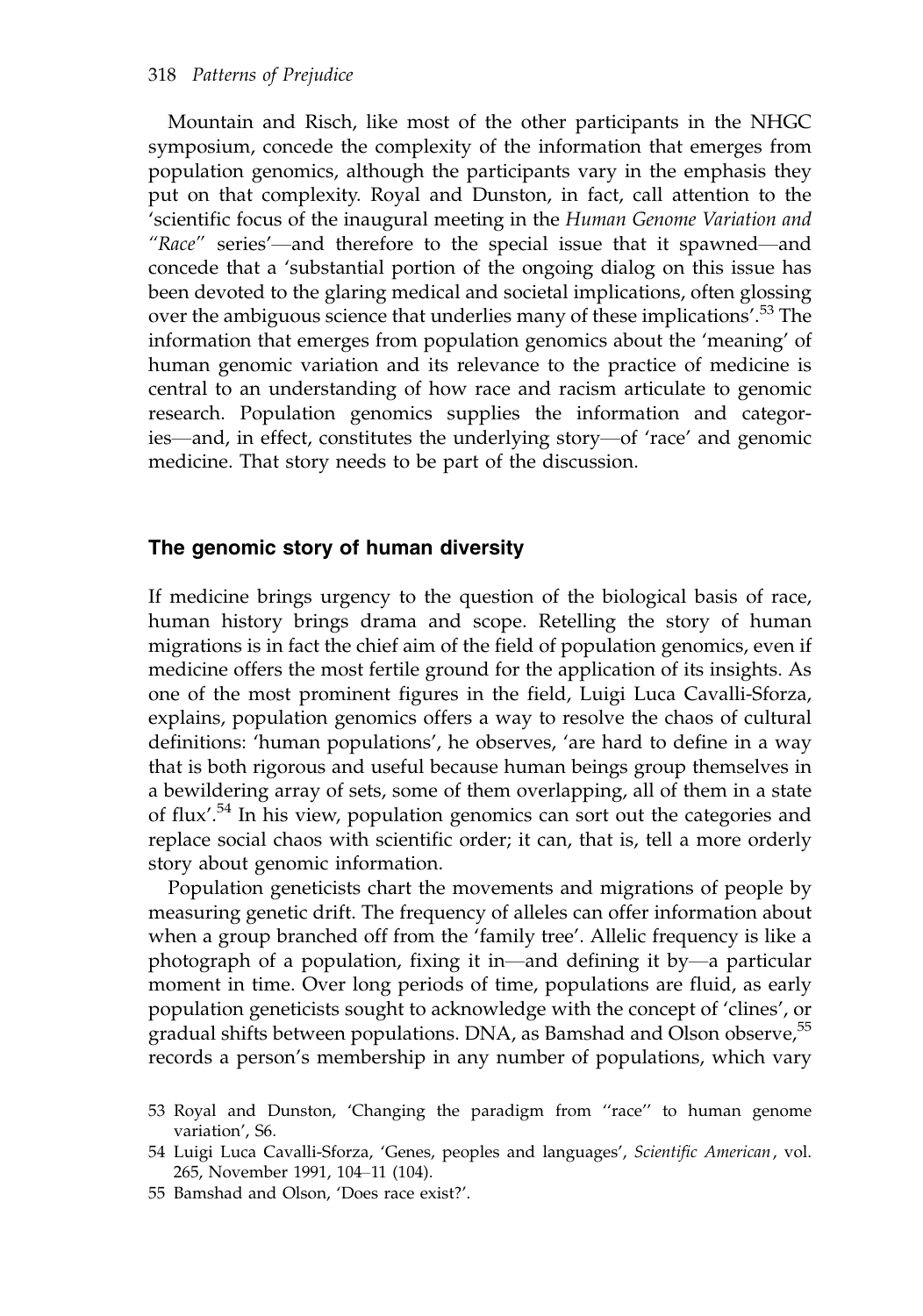according to the source of the DNA and the markers that are under consideration. The account of a person's 'ancestry' marks a decision to begin his or her descent at a particular historic and geographic point and on the basis of selected information. The technologies used to chronicle human migration can equally generate a picture of distinct biological populations. The same data can yield-have yielded-different stories. Yet, the concept of a (genetic) diaspora suggests that a fixed conception of the group can transcend the historical and geographical particularities. There is an inherent tension in population genomics between the fluidity of the concept of a population that population geneticists characteristically underscore, and the methodology and models of the discipline that seem designed to discover its fixity. Genomic information emerges, and is interpreted, through that tension.

The social categories, moreover, have been tenacious. While populations may not conform exactly to contemporary racial taxonomies, they reflect the evolution of human differences that more or less map on to the familiar categories, not only in popular discussions but, as several of the contributions to the NHGC symposium published in the special issue of Nature Genetics attest, in many scientific accounts as well. The story makes all the difference. The contradictions are evident in the urgent claim with which the editors preface the special issue that 'unless we discuss human genome variation, we will all miss the emerging story of who we are and where we come from'.<sup>56</sup> Although they explicitly advocate abandoning 'race' in favour of 'human genome variation', they do not consider how 'genome variation' has itself posed thorny questions about classification. The formulation implicit in 'the emerging story' eludes the multiple (and contested) stories that are in fact emerging from the data. There are, that is, many stories about human migration and variation that could be supported by the scientific research as well as by data in other fields. This statement, moreover, presumes a coherent 'we' and defers the question of who has the authority to write its history. The stories about genomic information influence what is seen and, conversely, what is not seen. They have material consequences, since they affect funding, policy and even research and health outcomes. The contest over the emerging stories is therefore medically as well as socially relevant.

That contest was at the heart of the controversies surrounding the Human Genome Diversity Project (HGDP), which grew out of the critique, issued by Cavalli-Sforza and others, of the homogeneity of the Human Genome Project (HGP). He and his colleagues were—and remain—determined, as he explains in the April 2005 issue of Nature Genetics, to provide 'a resource that is aimed at promoting worldwide research on human genetic diversity, with the ultimate goal of understanding how and when patterns of diversity

<sup>56 &#</sup>x27;The unexamined population' (Editorial), Nature Genetics, vol. 36, no. 11s (Supplement), November 2004, S3. The claim can be read as a tacit defence of the field of (human) population genomics, in which human genome variation has always been the central focus.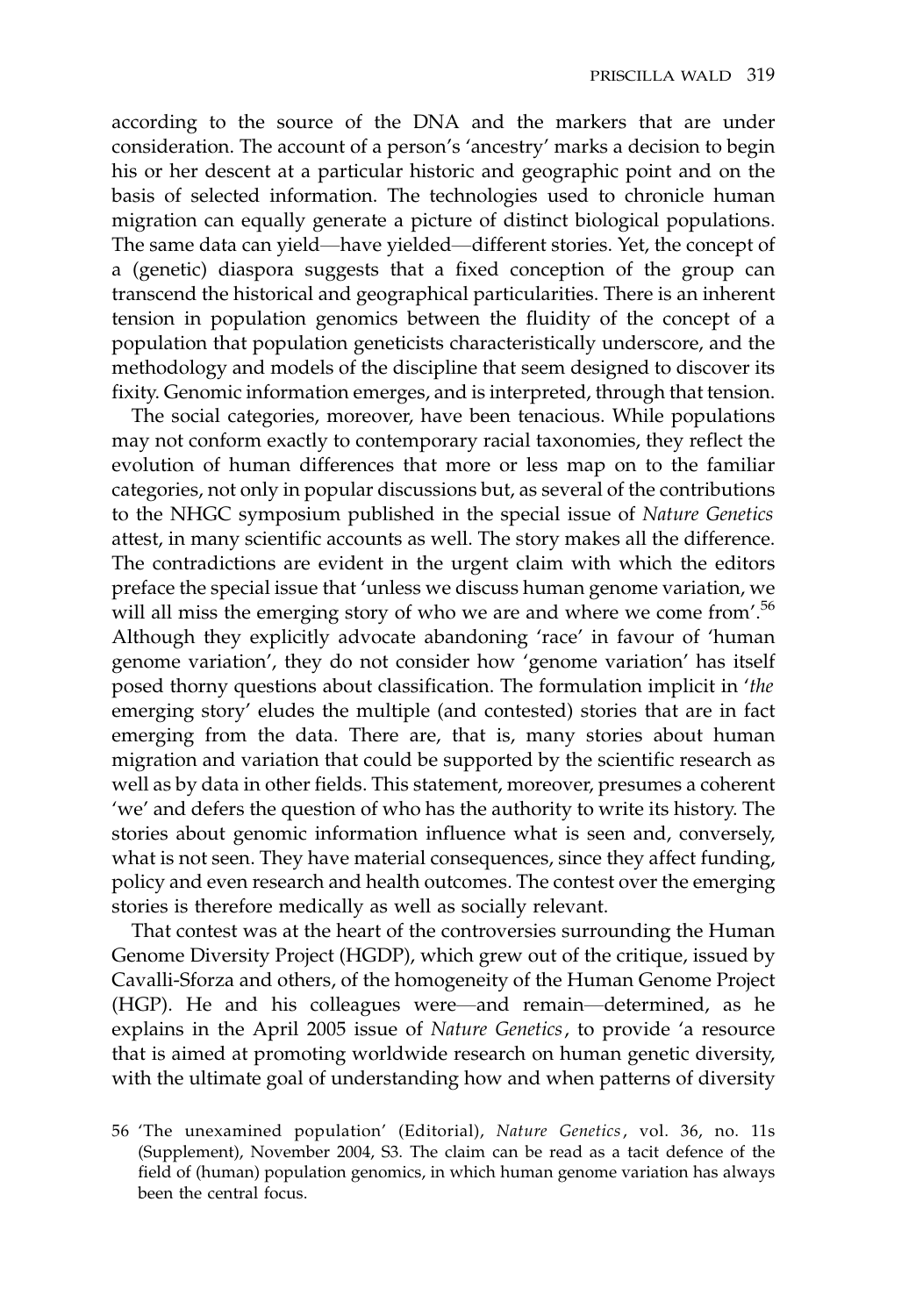were formed'.57 The goals of the HGDP were articulated and shaped in a series of symposia in the early 1990s that addressed the scientific, ethical and anthropological issues involved in chronicling the history of human migration by collecting and studying the DNA of isolated population groups worldwide.<sup>58</sup> From the outset, the project reflected an overriding interest in reconstructing a more accurate history of genetic diversity and human migration patterns and the conviction that the DNA of relatively isolated—'indigenous'—populations contained the most pertinent, and most easily studied, information. The contention that these populations were on the verge of cultural (and biological) extinction lent urgency to the project. While its proponents cited the medical benefits of the information that would be gathered, those benefits were not foremost in the original justification for the research.<sup>59</sup>

Cavalli-Sforza and his colleagues were surprised to encounter charges of racism as the project increasingly gained public notice. Objections from indigenous groups worldwide to the assumptions and nature of the research as well as to its feared consequences—what they termed 'biocolonialism'—helped to halt work on the project. From the perspective of a decade, Cavalli-Sforza summarizes the objections he encountered as 'the fear that indigenous people might be exploited by the use of their DNA for commercial purposes (''bio-piracy'')' and the anxiety 'expressed', as he puts it, 'by naïve observers' that the data generated by the HGDP would fuel ' ''scientific racism'' ... despite the fact that half a century of research into human variation has supported the opposite point of view-that there is no scientific basis for racism'.<sup>60</sup> The planning document for the HGDP included among the list of practical applications for the research that it would 'help to combat the widespread popular fear and ignorance of human genetics and [would] make a significant contribution to the elimination of racism'.<sup>61</sup> The scientists involved in the project believed that understanding the nature of human genomic variation was the best way to see the unity of the human species. From their point of view, they had only good intentions, but

- 58 Ibid.
- 59 I have written about the response to the HGDP in Wald, 'Future perfect'. The most extensive treatment of the history and critique of the project is Jenny Reardon, Race to the Finish: Identity and Governance in an Age of Genomics (Princeton, NJ and Oxford: Princeton University Press 2004). See also Jonathan Marks, ' ''We're going to tell these people who they really are'': science and relatedness', in Sarah Franklin and Susan McKinnon (eds), Relative Values: Reconfiguring Kinship Studies (Durham, NC: Duke University Press 2001), 355-83 and, for a discussion of the arbitrariness of genomic classification, Jonathan Marks, What It Means to Be 98% Chimpanzee: Apes, People, and Their Genes (Berkeley: University of California Press 2002).
- 60 Cavalli-Sforza, 'The Human Genome Diversity Project', 333.
- 61 Quoted in Steve E. Olson, 'The genetic archaeology of race', Atlantic Monthly, vol. 287, no. 4, April 2001, 69-74, 76, 78-80 (73).

<sup>57</sup> Luigi Luca Cavalli-Sforza, 'The Human Genome Diversity Project: past, present and future', Nature Genetics, vol. 6, April 2005, 333-40 (333).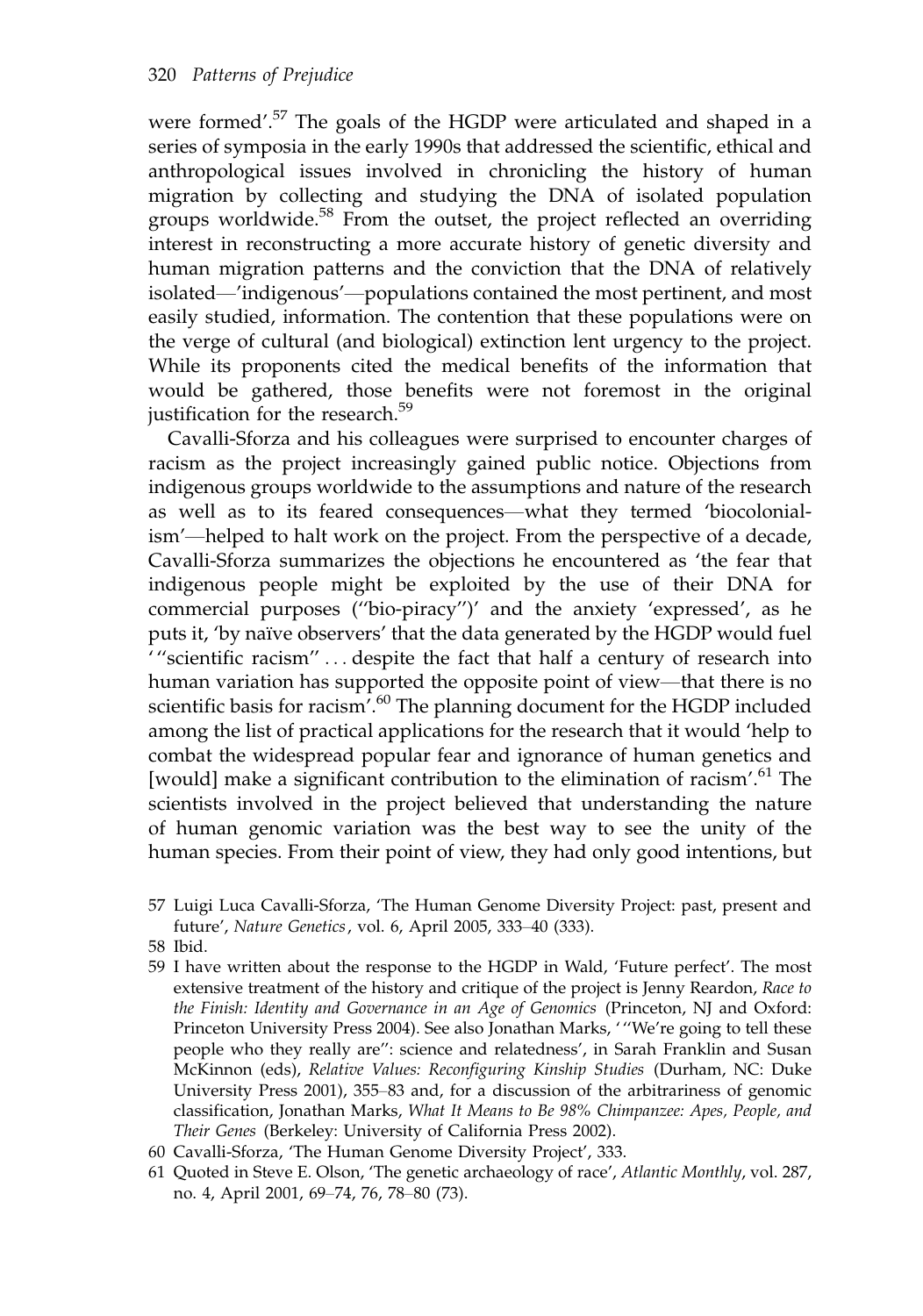Cavalli-Sforza's current understanding of the problem manifests the same logic that leads researchers to 'side-step' race in their medical studies; he locates the problem in the difficulties surrounding the question of 'race' and fails to address the concerns articulated by the critics of the project. He simply declares racism (as opposed to race) to be scientifically baseless. Even Steve Olson, in an Atlantic Monthly piece about the conflict that is sympathetic to Cavalli-Sforza, concedes that, for his belief that 'if people understood genetics, they couldn't possibly be racists', Cavalli-Sforza 'must certainly be judged naïve'. $62$ 

The most sustained critique of the work has come from the Indigenous Peoples Council on Biocolonialism (IPCB), which emerged from indigenous opposition to the HGDP.63 More complex than Cavalli-Sforza's summary suggests, the IPCB's charges address the inscription of his proposed genomic research in the social and economic inequities that reflect centuries of colonization in which resources, defined broadly to include human labour and human being, were exploited and populations were oppressed often to the point of annihilation. That exploitation can take many forms and even has a history relevant to genomic research, as exemplified in the case of the Hagahai. In 1984 the Hagahai people of Papua New Guinea requested medical assistance for the many diseases that were afflicting them. An anthropologist who made contact with the group took blood samples for diagnostic purposes, but when medical researchers discovered unusual immunological properties in the blood of many Hagahai, they used the samples for research and even patented a cell line derived from the DNA of one man. While the controversial patent was withdrawn, the cell line established from his DNA remains available for research purposes. The case raises questions that are relevant to the HGDP in terms both of motivation and of control over the information: who is conducting the research and for what ends? To what uses will the resulting information be put? Who will profit? These questions involve more than money. They express the unequal relationship between the groups: the group in power not only determines how the information will be used, but also the kinds of stories that will be told about it and the material consequences they will generate.

62 Ibid., 80.

63 The earliest organizational opposition came from the Rural Advancement Foundation International (RAFI), a Canadian-based group that had previously concentrated on corporations' exploitation of developing world farmers (Olson, 'The genetic archaeology of race'). Objections to the HGDP and its subsequent incarnations have varied, ranging from a specific critique of the nature of the project to broad-based opposition to genomic research and biotechnology generally in all of their forms. Cavalli-Sforza does not distinguish among the objections, dismissing them all with the explanation: 'There are some people who hate biology. ... Or they hate humanity' (quoted in Meredith F. Small, 'First soldier of the gene wars', Archaeology, vol. 59, no. 3, May 2006,  $46-51$  (51)). My own concern in this essay is with the specific critique of the biocolonialism of the HGDP and its offshoots.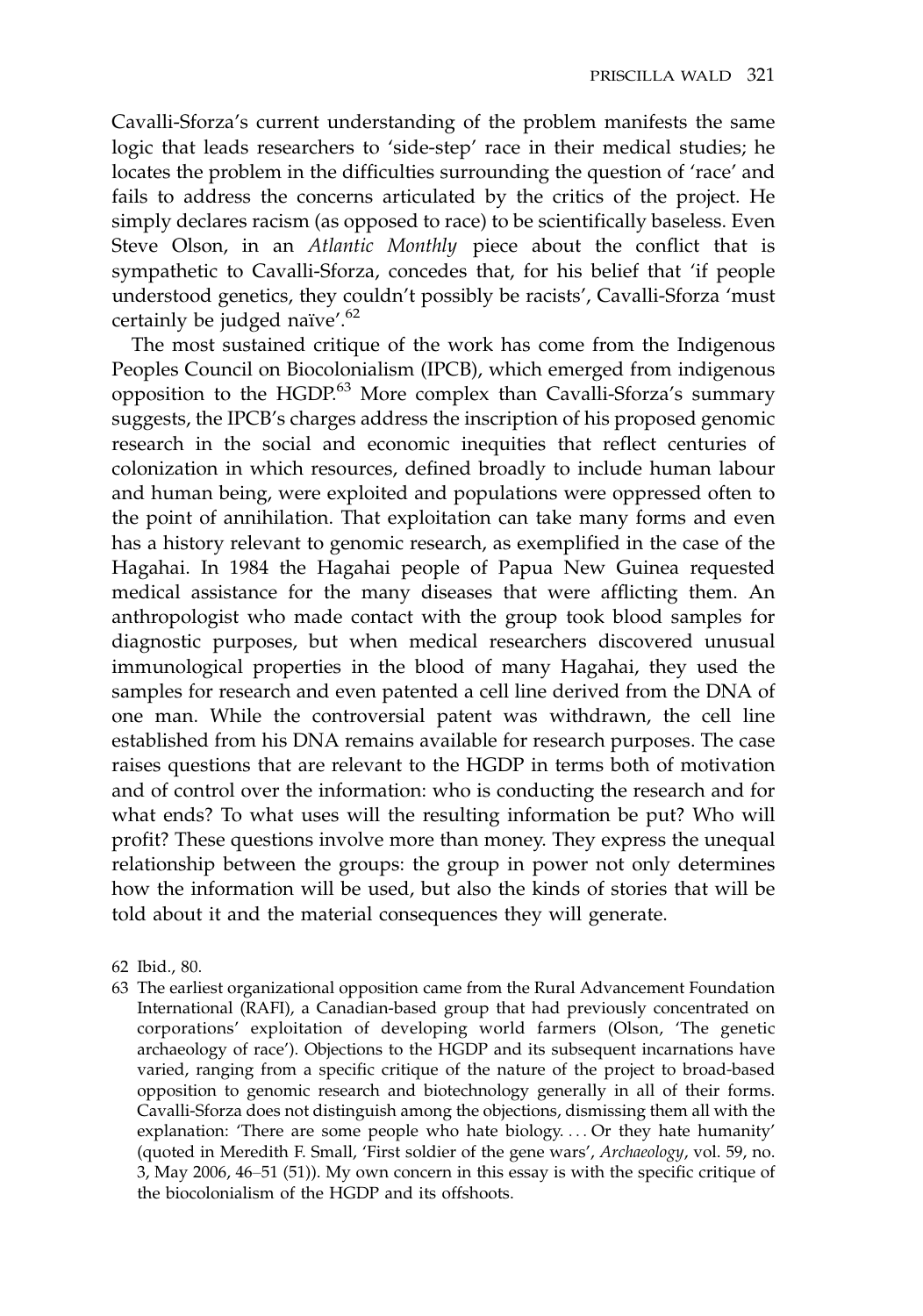The concerns raised by the IPCB are both cultural and socio-economic. Exploitation of resources, they argue, is not limited to financial profit. They also underscore a fundamental clash in world-view between Euroamerica and indigenous cultures that includes differences in spiritual beliefs and in the understanding of property. While it is not only across cultures that some of the practices associated with genomic research might constitute 'a violation of ... cultural and ethical mandates',<sup>64</sup> Euroamerican scientists are less likely to understand the nature of those beliefs held by indigenous communities. And a difference in the conception of property complicates the consent that is requisite for research conducted on human subjects.<sup>65</sup> The IPCB maintains that 'the protocols, rooted in Euro-american thought, [that] assume that the individual has the right to sell or give away anything that is their own  $\dots$  is in conflict with indigenous notions of group rights'.<sup>66</sup> Certain kinds of knowledge may not be alienable in all cultures, or may belong to the group rather than to an individual. Differing conceptions of property are part of the particularly vexed history of Euroamerican and indigenous relations, since they were used to justify Euroamerican dispossession and colonization of indigenous peoples in the New World. The issue is especially relevant and pressing in genomic research, which is primarily concerned with information about the group rather than about individuals.

Critiques of the project have also questioned the motivation for expending resources on data collection—cell lines for a genomic museum—rather than on other kinds of aid to groups that might address the problems they face, as in the case of the Hagahai. The individualized health care that is the goal of genomic medicine is considerably more relevant for the health problems of Euroamericans than for many of the indigenous populations studied by the HGDP, in which people are dying from treatable diseases such as malaria and measles. The research itself, in so far as it widens the information and technology gaps between wealthy and impoverished nations and communities, can contribute to the social and economic inequities that have created the conditions that threaten the existence of these groups in the first place. The ostensible inevitability of tribal extinction with which the HGDP justified their research, for example, obscures the social and political causes of the problems faced by indigenous peoples\*/the worldwide inequities and their environmental expressions—that are not inevitable. The language of inevitability, in other words, can cloud the analyses of the problem and forestall the possibility of social change.

64 IPCB, 'Indigenous people, genes and genetics: what indigenous people should know about biocolonialism. A primer and a resource guide', June 2000, available on the IPCB website at www.ipcb.org/publications/primers/htmls/ipgg.html (viewed 21 July 2006).

66 IPCB, 'Indigenous people, genes and genetics'.

<sup>65</sup> Reardon, Race to the Finish.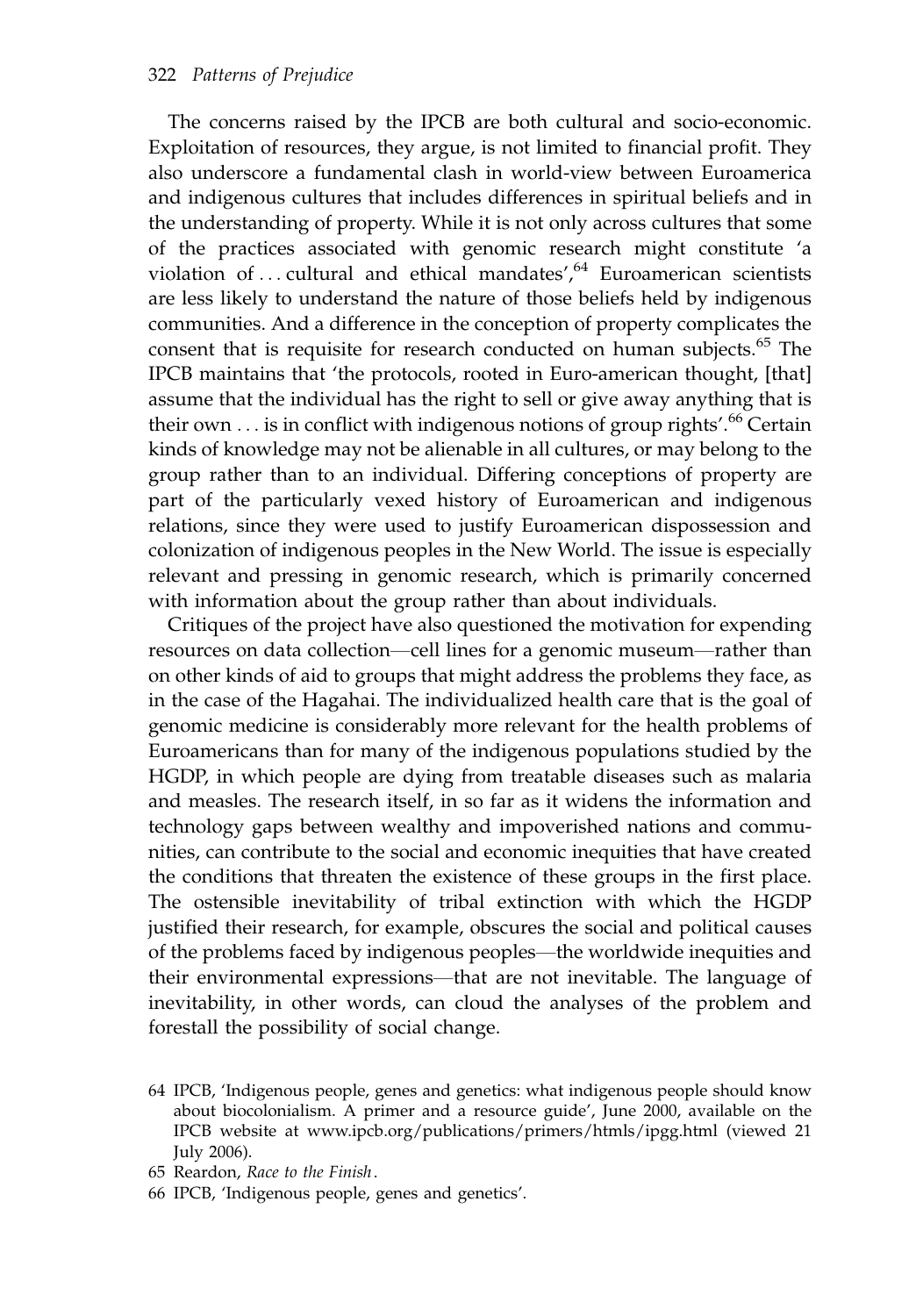Cavalli-Sforza and his colleagues do not see how the revolutionary promise of biotechnology, and in particular population genomics, can exacerbate the racism, poverty and other structural inequities that they hope their research will help to abolish. One problem is that they do not acknowledge the impact of the stories through which their research is articulated. As a result, they continue unwittingly to reproduce the problems. Although they lost their federal funding and were forced to abandon the HGDP, it has been reincarnated, with funding from the National Geographic Society, IBM and the Waitt Family Foundation, in the Genographic Project, which was announced in April 2005, the same month in which Cavalli-Sforza's piece on the HGDP appeared in Nature Genetics. There have been some changes that register the effort to profit from the critiques\*/notably, the concerted attempt to involve representatives of indigenous communities more fully in the research project—but the basic contours and storyline of the project remain the same. Cavalli-Sforza, who chairs the advisory board of the new project, $67$  continues to defend the HGDP, insisting that it was unfairly criticized and misunderstood, and other public relations ventures attest to an intention to market the present project more effectively to the general public.

### Human history and the drama of genomic research

Among the most successful public outreach ventures is a documentary film, Journey of Man: The Story of the Human Species, directed by Clive Maltby and hosted by Spencer Wells, a former postdoctoral student of Cavalli-Sforza. The film, which premièred on PBS in January 2003, dramatizes the project of chronicling human history through genomic research. Wells offers rudimentary science lessons in which he explains how he and his colleagues have deduced human migration routes based on the frequency of genetic markers found in Y-chromosome DNA—hence the journey of *man*—as he follows the migratory routes that he posits. National Geographic meets the HGDP in this film, which features Wells's trip around the globe and his meetings with the members of indigenous groups whose DNA forms the basis of the study. In The Journey of Man: A Genetic Odyssey, a book published in 2002 as a companion to the documentary, Wells concedes that 'science can sometimes run roughshod over cultural beliefs' and offers his 'hope that this book might be a small step towards changing the field [of population genomics] into what it really is—a collaborative effort between people around the world who are interested in their shared history'.<sup>68</sup> Wells works to dramatize that collaboration in the documentary, but the language, images and

<sup>67</sup> Small, 'First soldier of the gene wars', 51.

<sup>68</sup> Spencer Wells, The Journey of Man: A Genetic Odyssey (Princeton, NJ: Princeton University Press 2002), xvi.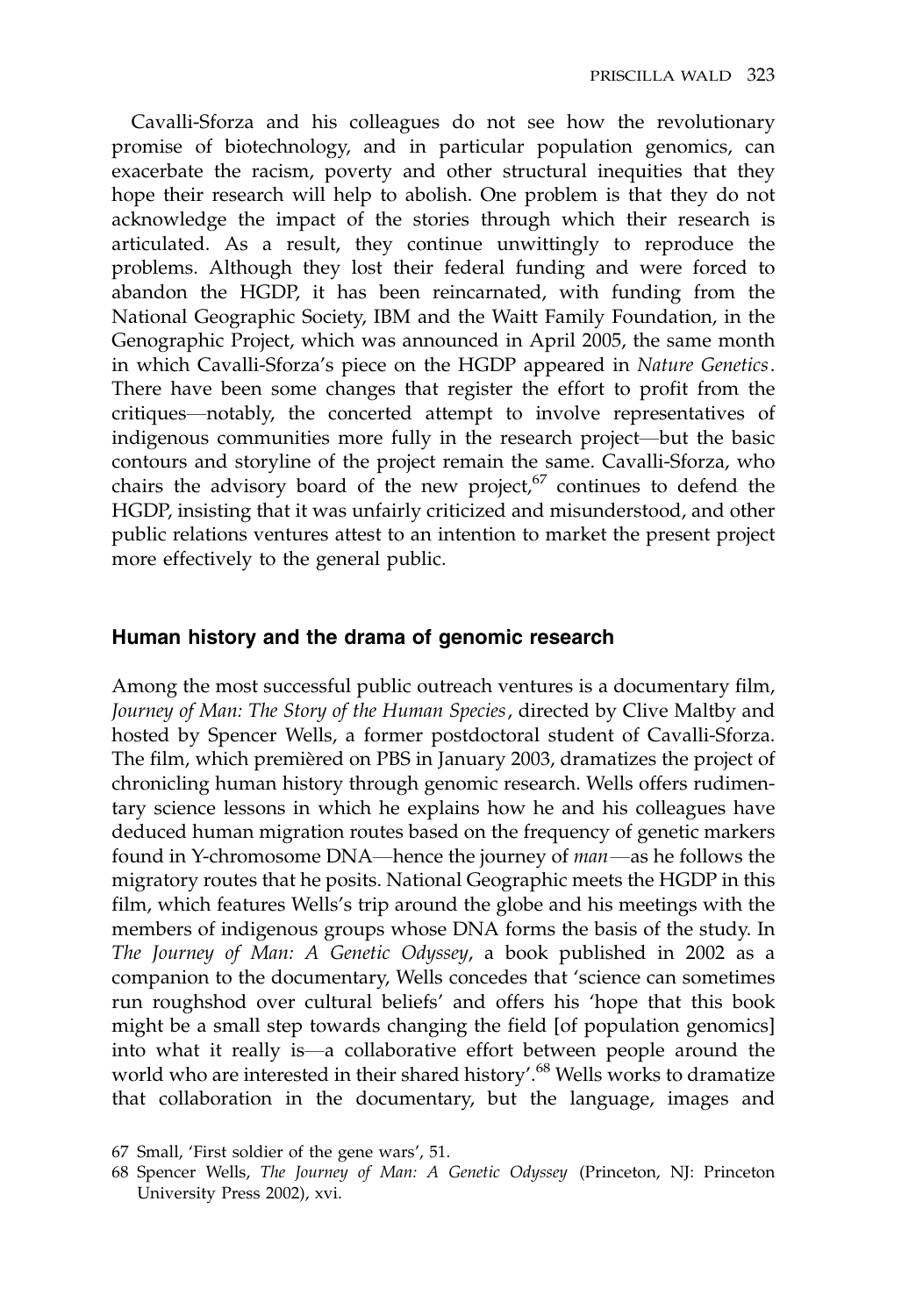narrative of the film tell a story that in fact exemplifies the concerns of the anti-biocolonialism movement. Journey of Man demonstrates how unexamined assumptions can surface in the story through which genomic information is interpreted and presented.

The language of discovery dominates the film. The advertising copy on the DVD captures the tone in its summary of the film:

There was a time—not so long ago—when the human species numbered only a few thousand and their world was a single continent: Africa. Then something happened. A small group left their African homeland on a journey into an unknown, hostile world. Against impossible odds, these extraordinary explorers not only survived but went on to conquer the earth. Their story can finally be told through the science of genetics.

It identifies Wells as 'part of a team that has been re-writing history. He has been disentangling this epic story from evidence all people carry with them—in their DNA—inherited from those ancient travelers'. Wells *disen*tangles rather than writes that story, which means that he discovers a story that is already there. Early in the film, he pricks his finger, and the camera moves in for an extreme close-up of a drop of his blood, as Wells describes its content as 'the greatest history book ever written'. The story that Wells is telling is written in the blood and 'discovered' in Cavalli-Sforza's lab. Wells acknowledges neither that he is telling one among many possible stories about the data, nor that the Y-chromosome offers only a partial record of ancestry. He is not telling—and cannot tell—the whole story of human migration.

Wells consistently reiterates an explicit message of human connection, but a familiar developmental hierarchy pervades the language and images. The story he tells begins with the heroism and conceptual sophistication of the first group of modern human beings who left Africa. He explains that the audience of the film descends from them, while his story begins with 'the few survivors they left behind, the San Bushmen'. The visual and narrative features of the film implicitly construct the San as the relics from whom the rest of humanity has evolved, although Wells does not explain that the genomic data cannot definitively confirm that claim. The film freezes the San in genomic time, depicting them as the most direct biological link to—the 'brothers and sisters' of—the original people who made the journey, while 'we' (the audience) are the 'distant cousins' of both. By the end of the initial scene, Wells has begun to refer to the San as 'our living ancestors'. A visual refrain that punctuates the film underscores their role. With each new stage in the journey, Wells invites the viewer to 'walk in the footsteps of our ancestors'. The phrase is accompanied by the superimposed image of 'primitive' people, whose dress and bearing, as they have been established by the film, identify them as San. The monochromatic images are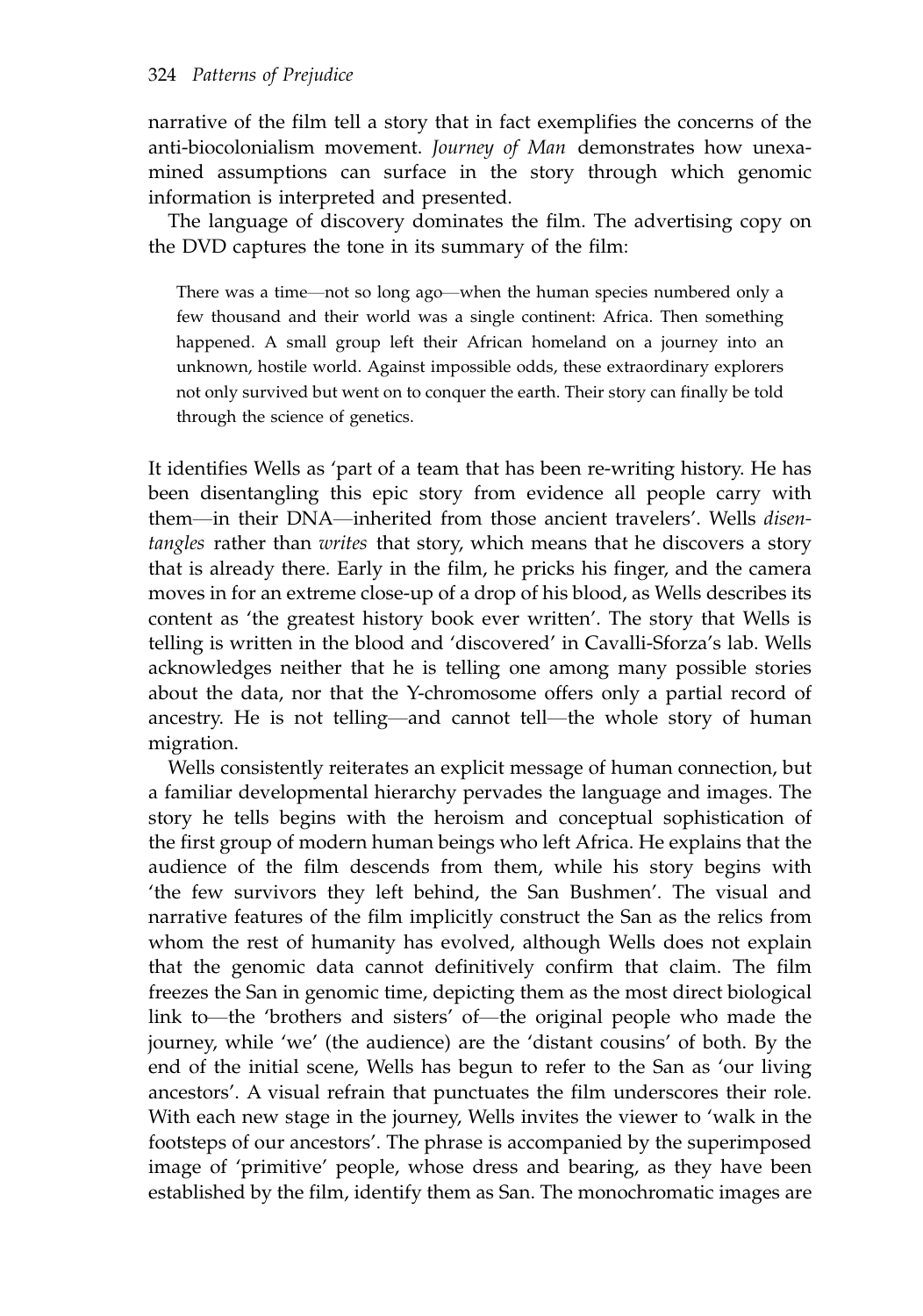elongated and distorted; the focus projects these diaphanous, spectral figures walking across beaches and deserts out of—and into—a mythic past.

Implicit in the image is the inevitability of their extinction: the ancestors must move on, leaving only the traces of their DNA in the genomes of their descendants and the laboratories of the HGDP in its subsequent incarnations. Modernization and cultural intermingling is recast in the film as a biological extinction that justifies the project as it underscores the impending extinction of the San people. 'Their numbers are dwindling', Wells intones. 'Soon they could be gone entirely. We came none too soon.' The proleptic nostalgia---nostalgia, that is, for a time that is not yet past---certifies as it laments their passing. Their way of life consigns them to a different—and a distant—time. One of the men in the scene thanks Wells for the information that he brings but, as the film makes clear, that information is only evidence of their inscription in a story for which they form the backdrop and in which their passing into myth seems almost to require their departure from the present. Their disappearance is intrinsic to the story that has already been written-literally-in blood.

While the collaboration that Wells espouses depends on a respectful integration of world-views, the film continually recasts indigenous and western knowledge as a distinction between story and science, and genomic knowledge emerges at the top of a hierarchy, as a corrective to the current wisdom of both indigenous tradition and archaeological evidence. Following 'the genetic trail' from Africa to Australia, Wells respectfully demonstrates the information that archaeology can reveal, but he shows its limitations when archaeology can offer no insight into how human beings first got to Australia. Next he turns to the oral culture of the Australian aboriginal songlines to see if there is any evidence of a migration, but the journey they describe does not originate in Africa. Only genomic information can definitively (as he represents it) chronicle human migration routes and tell the story of human history.

A low angle shot of Wells looming in the Australian desert embodies the perspective of the film. Where Wells means to enact collaboration, he consistently displays the explanatory superiority of his methods and his information, as in his interaction with Greg Inibla Goodbye Singh, 'an aboriginal artist from Queensland'. Singh's refusal to accept DNA evidence about his ancestors' African origins over the information in the songlines occasions Wells's performance of his sensitivity to the indigenous concerns and respect for an indigenous world-view. 'It's complicated to explain', Wells begins, simply and off camera. The focus remains on Singh as Wells explains that what he would like Singh 'to think about the DNA stories we're telling is that they are that: they are DNA stories. That's our version as Europeans of how the world was populated and where we all trace back to. That's our story line.' The camera begins to pan right as Wells slowly comes into view, continuing his explanation: 'We use science to tell us about that because we don't have the sense of direct continuity our ancestors didn't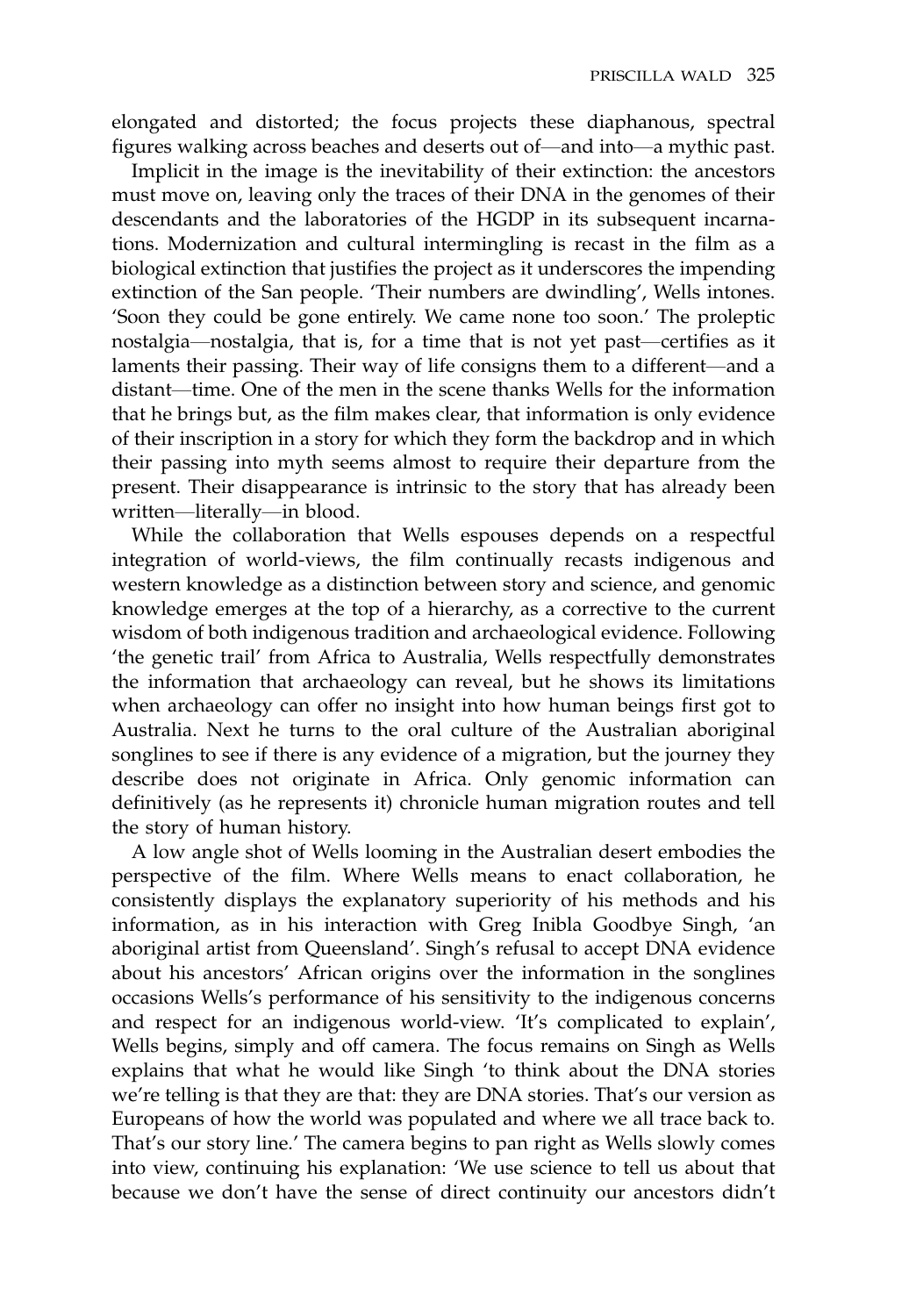pass down as stories.' Wells works hard in this scene to show his respect for Singh's tradition and even uses the analogy between the songlines and the DNA stories—which he calls the resurrection of 'a global songline' in his book $69$ —to articulate his hope for collaboration. But his garbled diction betrays his discomfort with his explanation. To Singh he concedes: 'We've lost [the ancestral stories] and we have to go out and find them, and we use science, which is a European way of looking at the world, to do that.' Although he moves rhetorically towards an acknowledgement that his interpretation is one way of telling the story of descent, the film continually distinguishes between 'science' and 'story'. Singh's traditional stories lead him to question Wells's assertion that Australians originated in Africa, but Wells's science has established the truth of the claim.

While Wells speaks, the camera is still. He is shot in profile, looking, presumably, at Singh and framed by a large rock, some trees and a halo of light. Wells has already established the mystical pull of the land in a conversation with Roy Kennedy, a descendant of the Mungo people, whose affective knowledge makes the desolate site of an archaeological dig feel, in Wells's words, 'like home'. Kennedy confirms his deeply felt connection with the land, as the film displays the preparation and enactment of what is depicted as a traditional ceremony. In the terms of the film, Kennedy's sense of connection to a particular place is inscribed within the world-view of a backward-looking, ritualistic and static culture and implicitly distinguished from the mobility that characterizes western modernity. Although less forceful than Singh, Kennedy, too, insists on his belief that his ancestors are 'from here'.

Considering the critique of the IPCB, the interchange with Singh is crucial. 'You guys don't need that', explains Wells, referring to his research. 'You've got your own stories.' Singh readily assents, as Wells nods sympathetically. A cut to a close-up of Singh, who again strongly affirms his belief in the aboriginal oral tradition, displays his resistance. Wells responds, lamenting, over a cut to a shot of the ocean that dissolves into lab notes: 'This really isn't going very well. Tradition rarely sits well with cutting-edge science.' Relegating the songlines to 'tradition', he contrasts them with the certainty of science, which has established the pattern of migration. The remaining question is the routes human beings took when they left Africa.

'Let's go see if we can make history', Wells proposes, leaving the aborigines to their time warp and heading to India to find the 'elusive Australian marker' through which he claims that he can chronicle the route Africans took to Australia. He calls this marker—an allele present in Australians, but not in Africans—the 'missing link', a term he misleadingly transfers to the individual who carries the allele. Wells significantly oversimplifies the science of this claim, passing over other possible explanations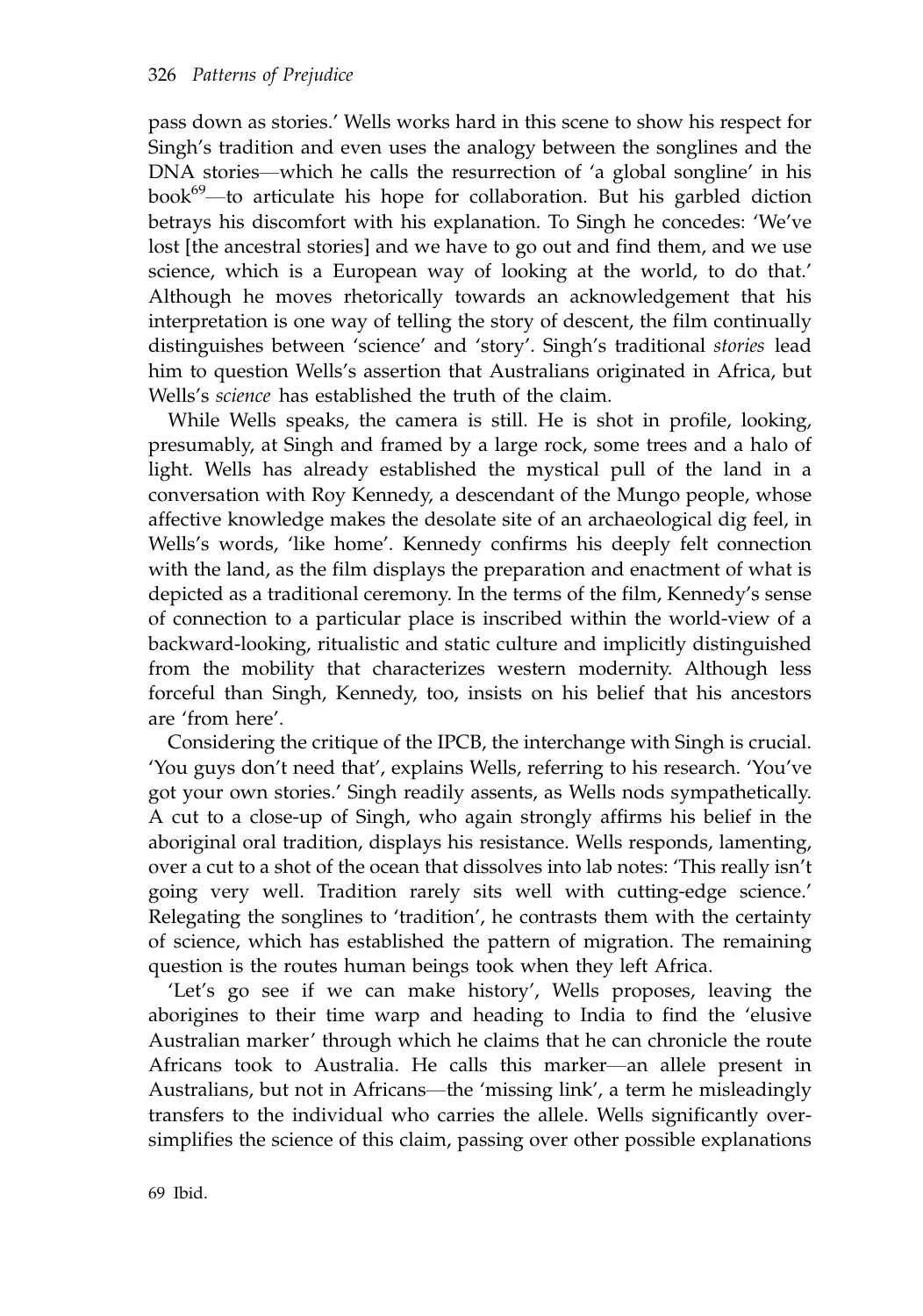for the presence of the allele; his subsequent discovery of the 'missing link'—visually displayed by the face of the man who carries the allele suggests that population genomics is rewriting the narrative not only of human migration, but also of human evolution.<sup>70</sup> These discoveries, in other words, constitute a scientific revolution.

Multiple migrations require Wells to choose how he will narrate simultaneous or overlapping migration events, but the language of discovery obscures those choices. Wells consistently reminds viewers that he is following the trail dictated by research, and he does not acknowledge the choices involved in researchers' interpretations of the data or in filmmakers' sense of the drama of the story. One such choice is evident when Wells introduces his own genealogy. At this point, his narration manifests the temporal tangle of population genomics, in which the language of relationality (the *family of man*) oscillates between connection and distinction. While 'we' are all descended from the San, Wells's own ancestors, he explains, are from Northern Europe. 'The story gets a little more personal here', he confesses, standing in a forest in France. The shift to the 'personal' brings a change in temporal focus. From the story of a connection to a distant past in Africa, it has become a story about a rupture from that past: the discrete population from which Wells descends begins in Northern Europe. Ironically, the personal connection to place brings him rhetorically closer to the point of view expressed by Kennedy and Singh, who insist on the origins of their ancestry in Australia. As Wells explains, his

70 Craig Venter makes a similar implicit claim in his recent project that retraces Darwin's routes while doing wide-scale genomic sampling of the flora and fauna. I am grateful to Robert Cook-Deegan for his timely and succinct explanation of the possibilities that Wells does not allow, including the possible mobility of the ancestors from whom the individual inherited the allele, the uncertainties of ancestry (unknown liaisons in more recent history between individuals of different ancestry), even new and coincidental mutations. The story Wells tells, in other words, is one among a range of possibilities. A scene in the film that features Wells's meeting with another of his 'missing links', this one from Central Asia, demonstrates the slipperiness of the language. Wells reports his discovery of an 'ancient marker'—or 'spelling mistake'—that chronicles the ancestry of Europeans in Central Asia, which he calls 'the nursery of mankind'. The term 'missing link' superimposes one kind of evolutionary narrative on to another and turns the man in question—not just his ancestor--- into the missing link. The use of language in this scene is misleading for viewers unfamiliar with the science. 'Missing link' suggests a prior stage of evolution in common parlance. Wells potentially creates further confusion when he refers to the man as a 'genetic giant in history', as though the accident of his genetic lineage is an achievement. The information his blood gives to the researchers makes him special, and Wells congratulates him repeatedly on his 'very important blood'. Nor does Wells correct him when, in response to his explanation of the 'meaning' of this marker, the man smiles, thanks him and observes, 'that means my blood is pure'. No one with even a passing familiarity with the language of eugenics could fail to hear a chilling resonance in the discussion of the purity of blood, and it is surprising that Wells chose to leave the comment in the film without any correction or explanation.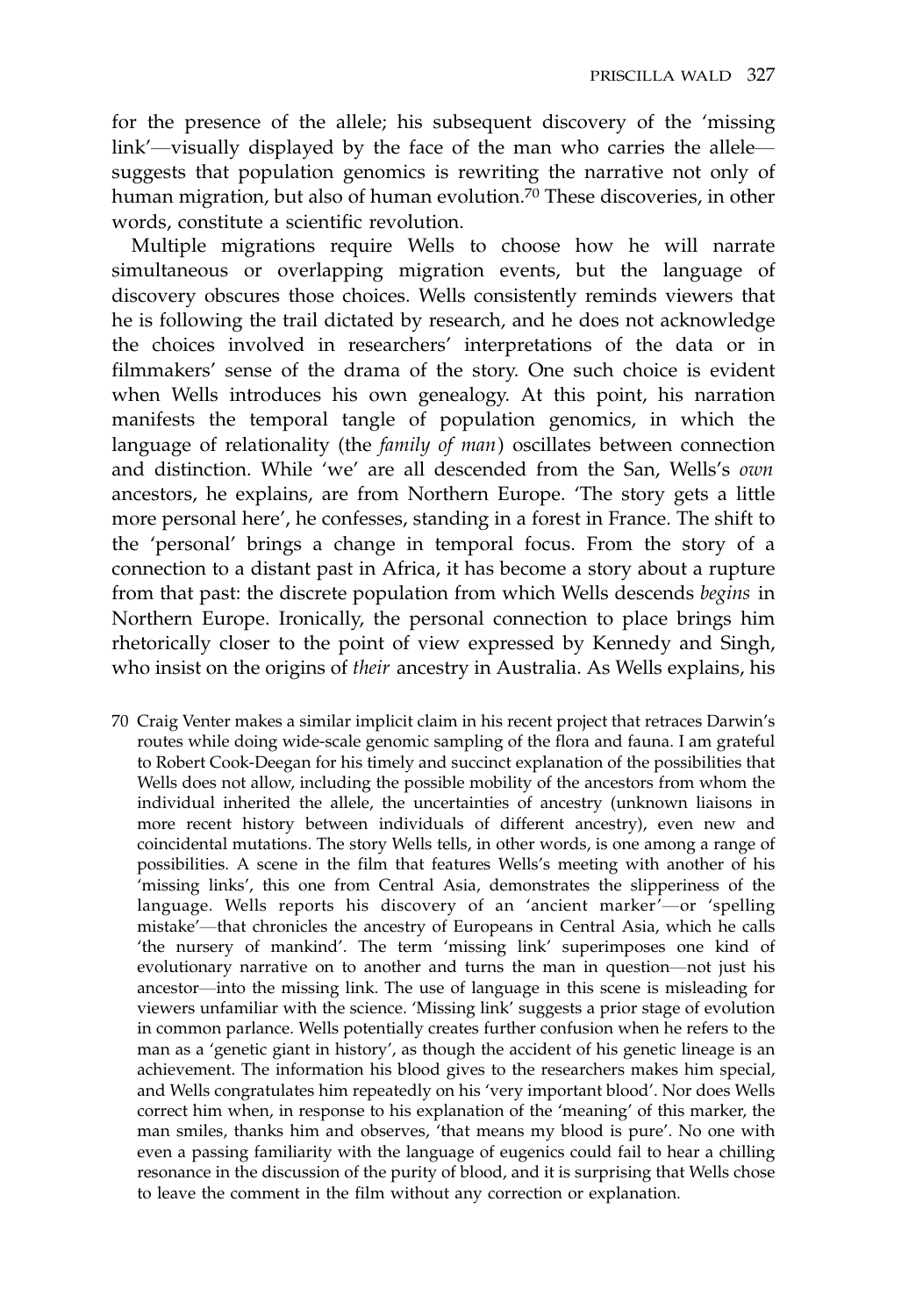ancestors represent a small branch of the tree. While not inconsistent, the alternative temporalities represent two different ways of telling the story of descent. The narration literally makes the difference, and Wells unwittingly slips back and forth between them.

With the move to Northern Europe, the film becomes increasingly selfconscious about the science of 'race' and phenotypic distinction. The scene initiates the greatest concentration of scientific 'experts', talking heads who detail the climatological changes that probably motivated the migrations and explain the evolutionary selection behind the mutations that resulted in a change of skin colour and body type. Against a black-and-white (mythic) background in which a dark-skinned 'native' is engaged in spearfishing, Wells notes that geological changes attendant upon the Ice Age isolated this population, resulting in distinctive alterations in such features as hair colour, height and nose shape: features, in other words, that are traditionally associated with 'race'. Subtly, but deliberately, the film offers this scientific explanation of phenotypic difference in response to the charges that this research fosters racism. But the visual and narrative logic of the film undercuts those intentions, as it reaffirms a developmental narrative of ancestry.

The scientific explanations culminate in a French village where a group of men is playing boule. 'Today', intones Wells in voice-over, 'people with European ancestors, like me and these French boule players, look pretty different from our distant relatives'. A series of frames featuring representatives from several of the indigenous groups he has been tracking follows to illustrate the differences. These people, all contemporaries, become the 'distant relatives' of Wells and the French boule players in the logic of the film. The most obvious difference, of course, is skin colour—the film presumes that the audience will all see physical resemblance in the same way—and, while Wells does not use the term 'ancestor', the film has already established the visual vocabulary of a developmental hierarchy and a temporality that is summoned by the photographs of these 'primitive' peoples. During the display of this series, moreover, Wells explains the dramatic change in life skills that transpired as 'our ancestors' made the long and arduous journey to Northern Europe.

The ambiguous phrase 'our ancestors' has by now come to mean the immediate forebears of Europeans, and his invocation interpolates his presumed audience in that group. A close-up of the boule playing, a leisure activity that marks an advanced civilization, suggests a comparison with the ritual activities in which the indigenous groups depicted in the film are engaged. Once again the indigenous groups featured in the film become the living ancestors who herald human development in the West. The scene in the French village is in fact a scientific detour, and temporal forecasting, in the narrative of the film; the genetic trail follows the more 'isolated populations' of 'indigenous' groups, and Wells moves back to Central Asia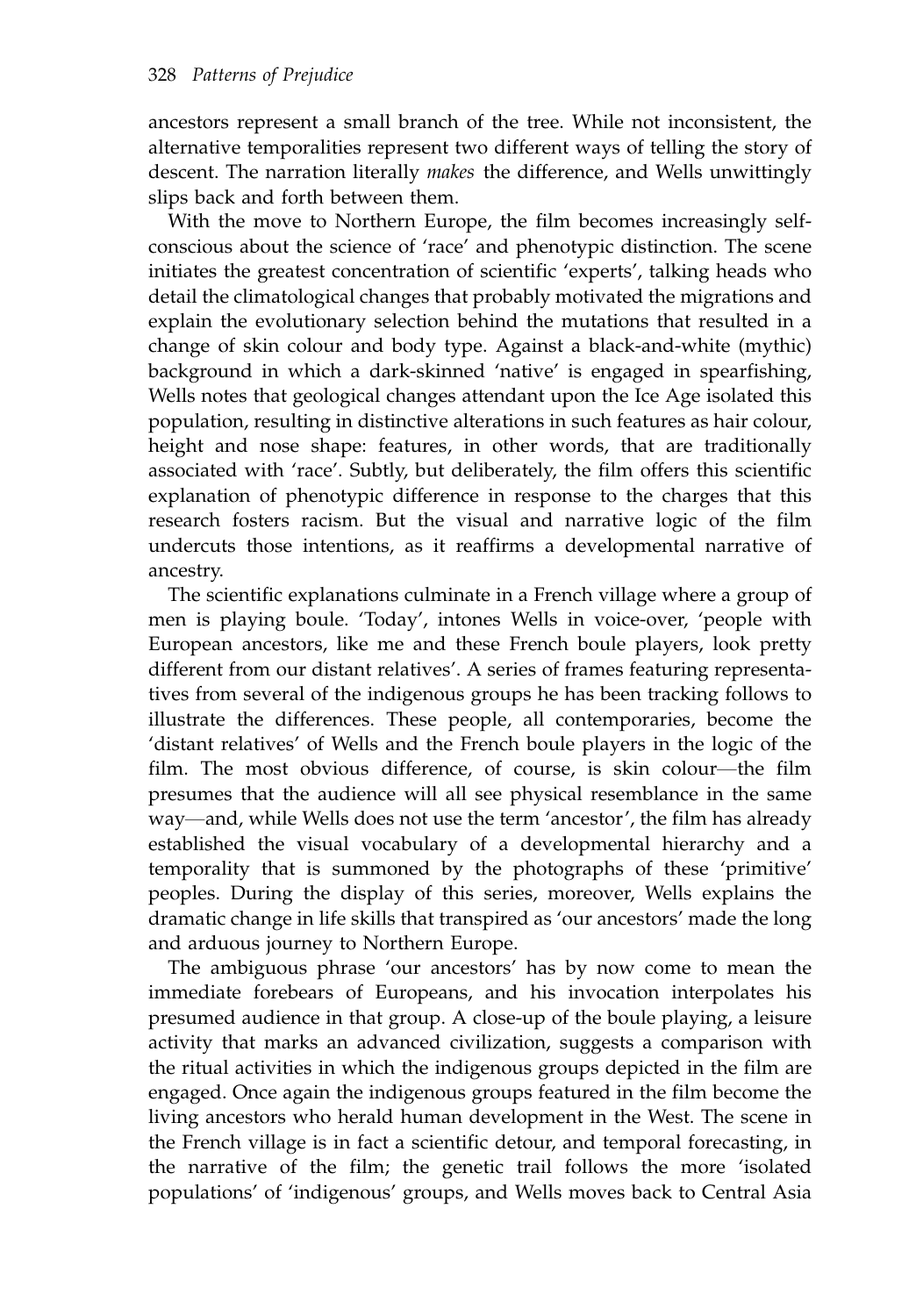where he again picks up the genetic trail that eventually culminates in Canyon de Chelly, a sacred site of the Navajo people.

In the penultimate scene of the film, Wells stages the collaboration he has been promising throughout. The IPCB critique looms over the meeting with the representatives of 'an ancient tribe', the Navajo. A conciliatory Wells concedes that he 'wanted to tell them about the genetic trail that had led [him] to them, but [he] soon learned that they had migration stories of their own'. Letty, the one woman in the scene, and the only female 'indigenous' interlocutor in the film, greets him with the assurance that 'we are glad to share our information about our place here'. She stresses the word 'information', and it is repeated several times in the scene. But Wells's chief interlocutor is Phil Bluehouse, whose advocacy of a return to Navajo traditions in issues ranging from Navajo law enforcement and medicine to environmental restoration has made him both a celebrity and a logical representative in the Navajo community. Bluehouse picks up the challenge that Greg Singh, the Australian aboriginal artist, had also issued, when he questions Wells's use of the word 'myth'. 'Why do you call something that a people tell you a myth as opposed to an experience that they had and relive ... over and over?', he asks. Myth, he explains, is a 'substandard event that does not have any relevance'.

This moment stages the most direct and pointed challenge to Wells that anyone has offered. Where Singh had insisted on his belief in the aboriginal story of origins, Bluehouse turns the focus on Wells, calling attention to his language and the point of view it betrays. The question asks Wells to consider stories as experiential and important to collective identity rather than simply as evidence of uninterrogated belief systems. It underscores the discrepancy between the language of 'story' and 'creation' through which Wells explains his research and the framework in which he actually understands it. But Wells does not follow through on the insight, responding, as he has throughout the film, with the explanation that he is a scientist and he relies on 'evidence'. For him, the struggle is between science and myth, and he does not consider the formative power of stories: that he, too, is a storyteller whose 'information' reflects the choices he has made in the interpretation of his data. While he politely acknowledges Bluehouse's objection that 'myth' is a dismissive term, his self-congratulatory voiceover-'I'm getting pretty good at this'-suggests that the scene is not included as a moment of introspection or collaboration, but as a demonstration of the superiority of scientific explanation. Bluehouse does not contest the science, the evidence or the conclusions of Wells's story; he challenges his language. Wells does not hear the difference, and that is precisely the problem with the film.

Bluehouse, however, accepts the explanation, and his acquiescence marks indigenous support of the project. The scene turns on his eager response to Wells's claims about the genetic lineage of North American indigenous peoples that leads from Central Asia to the Americas. 'Looking at a book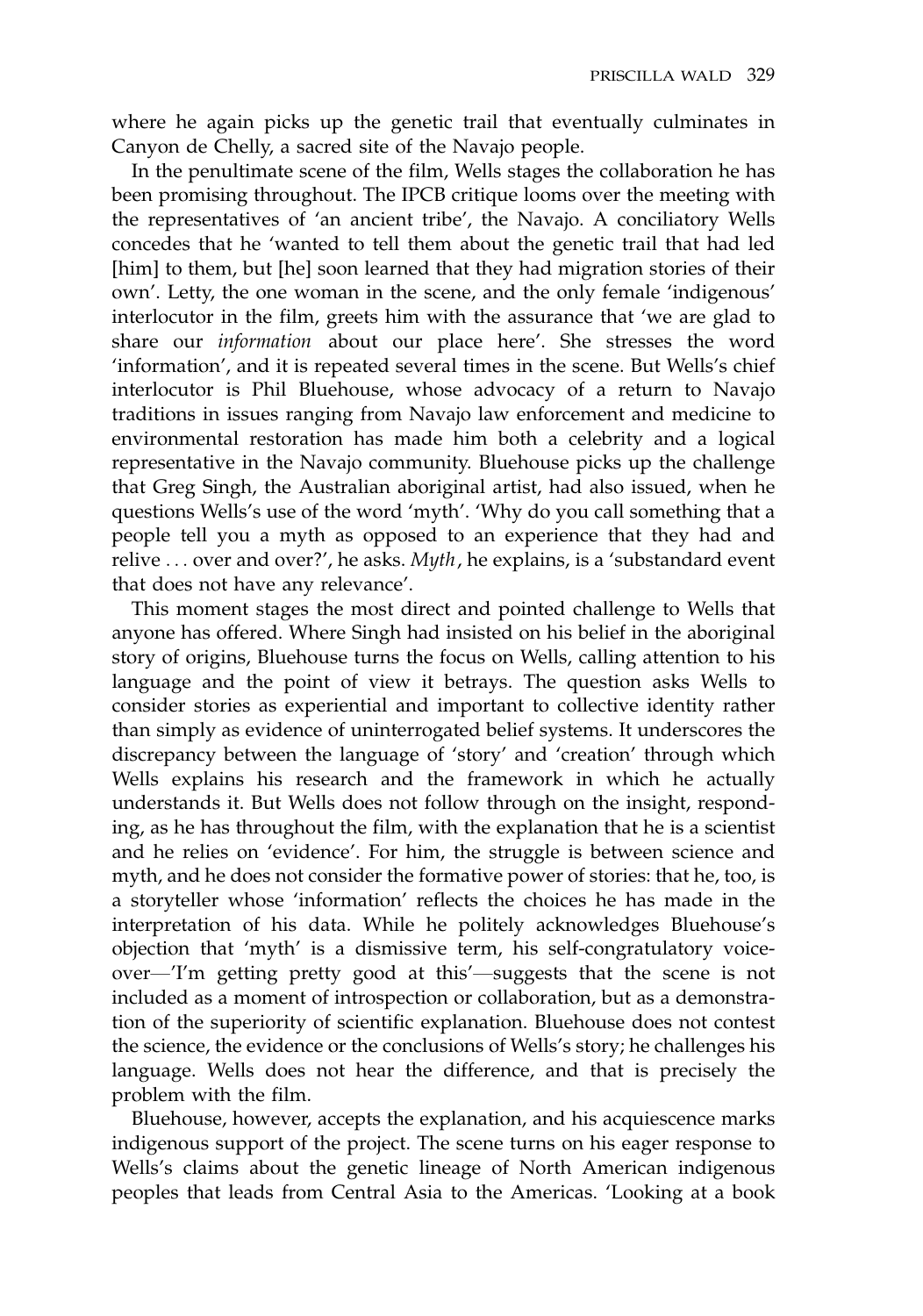from people from Central Asia', Bluehouse quips, 'I saw my cousin Emmett and Abraham and Auntie Grandma Buggs, and I said, ''My God, I got family over there in Central Asia.'' ' It is Bluehouse, rather than Wells, who ultimately makes the point 'that somehow we're finally ... acknowledging one another from the scientific realm and the traditional realm'. The ostensible response to the IPCB critique, in other words, comes in the final words of a Navajo man, who tacitly reinforces the point of the film and of the renovated diversity project.

'A desire for cultural privacy, perhaps combined with the suspicion that the scientific results may not agree with their own beliefs', acknowledges Wells in his book,

is leading more and more indigenous groups to choose not to participate. Scientists have a responsibility to explain the relevance of their work to the people they hope to study, in order for their participation to become what it really is—a collaborative research effort. Only then we can regain some of the trust we have  $\ln 71$ 

The documentary registers the efforts of Wells and his colleagues to regain that trust by including representatives of indigenous groups, such as Bluehouse, in their research and by demonstrating their sensitivity to cultural differences. Bluehouse, in fact, has since become a representative of indigenous communities that are participating in the Genographic Project and, in that capacity, attended the public ceremony in Washington, D.C. at which the project was launched. Yet, the IPCB remains unpersuaded; in a press release issued shortly after the announcement of the project, Executive Director Debra Harry called it a 'recurrent nightmare'.<sup>72</sup>

### Race as proxy

Journey of Man ends with the familiar anti-racist message about a 'lesson' that 'stands out from all the others. It's a lesson about relationships', Wells observes, against the backdrop of a multiracial group of young adults that resembles (and might be) a photo shoot for a Benetton ad.

We're all literally African under the skin, brothers and sisters separated by a mere 2000 generations. Old-fashioned concepts of race are not only socially divisive, but scientifically wrong. It's only when we've fully taken this on board that we

- 71 Wells, The Journey of Man, 195.
- 72 Quoted in 'Indigenous peoples oppose National Geographic & IBM genetic research project that seeks indigenous peoples' DNA', IPCB press release, April 13, 2005, available at www.ipcb.org/issues/human\_genetics/htmls/geno\_pr.html (viewed 22 July 2006).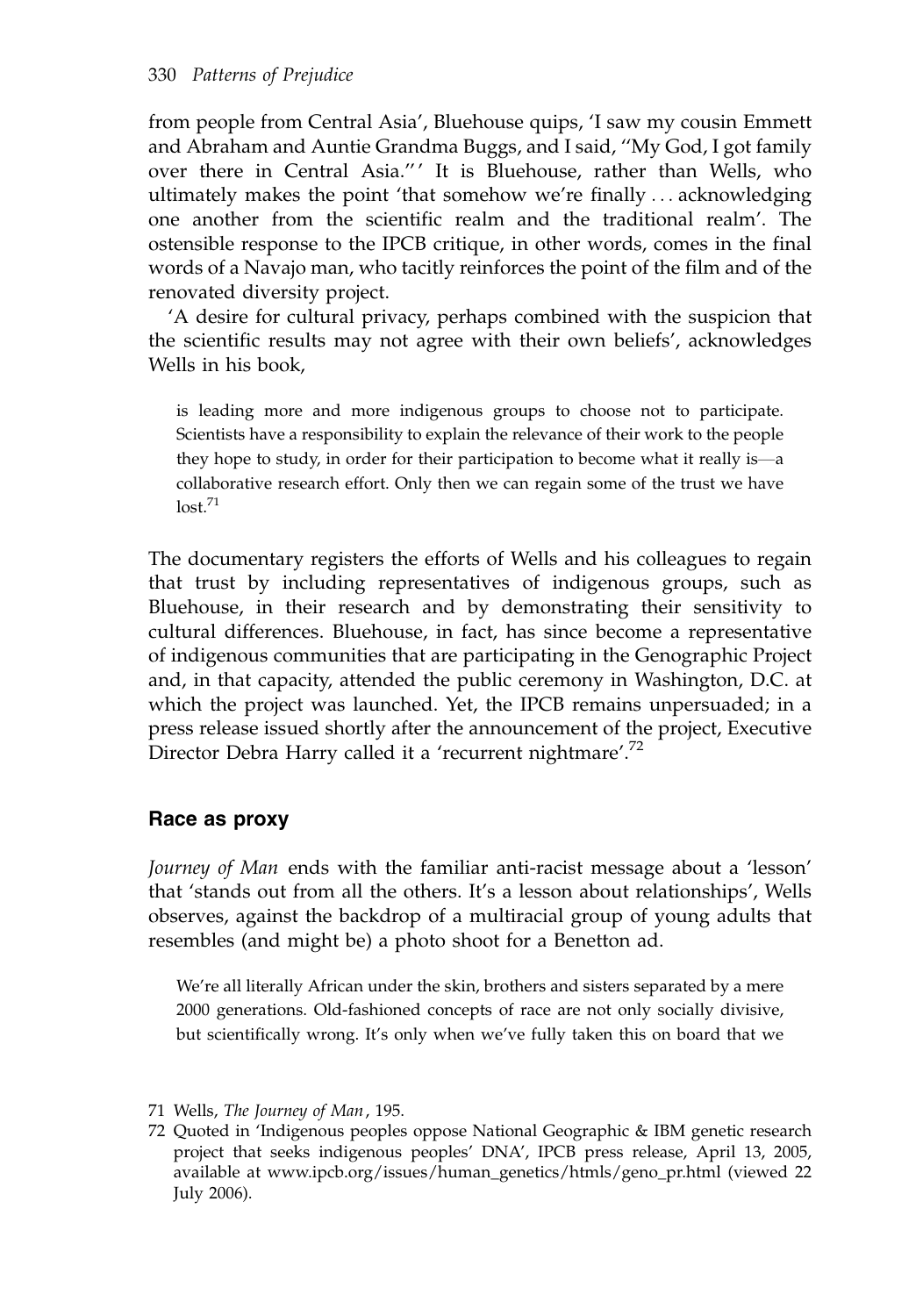can say with any conviction that the journey our ancestors launched all those years ago is complete.

Against this message, however, is the familiar language of inevitable extinction that accompanies the affirmation and urgency of the project. Fifteen years ago, Wells explains, from within a Mardi Gras crowd in Rio de Janeiro, depicting globalization and human mixture, scientists lacked the technology to conduct this research and the story could not have been told.

But, in this era of globalization, isolated populations are being absorbed at an ever increasing rate. It's possible that by the end of the century that [sic] genetic signposts of our journey will have been disbursed around the globe. When this happens, the story will once again become hidden.

Globalization, in this formulation, bleeds into cultural extinction; Wells posits a temporality in which 'indigenous' becomes synonymous with ancestry, and the problems of indigenous communities are cast in terms of cultural preservation rather than racism, poverty and disease. Wells and his colleagues are evidently unaware of how this story perpetuates a particular world-view: how it expresses who and what should be valued and how they should be valued, how resources should be allocated, who will have access to those resources and for what purposes. The story Wells tells in the film is an interpretation; it registers choices about what information will be relevant in determining someone's genealogy, such as the decision to locate the origin of his specific ancestry in Northern Europe. According to the narrative of the film, western civilization has developed ineluctably, and indigenous peoples, in the inevitable and unalterable course of things, become extinct—or pass into the western audience's ancestry. So it is written in the genes. What this account obscures, as I have noted, are the social determinants of development, including the health disparities that evince not the inevitable expression of cultural and biological difference, but the impact of social and economic inequities. Wells's story is written in the language of unacknowledged power as much as genes, and it exemplifies the problem that the organizers of the Howard University symposium underscore as their motivation: that the careless rendition of the genomic story, whether told through medicine or human history, will obscure the social, political and economic sources of outcomes-including health outcomes\*/and thereby put them beyond investigation. It will, that is, biologize (and naturalize) outcomes that could in fact be addressed and changed.

The sincerity of the scientific refrain that racism has no scientific basis and that scientific racism can be forestalled by explaining the science to the public is apparent. But, as the story of Journey of Man makes clear, racism is much more complicated, and much more intricately interwoven in the language, images and stories—the representational conventions—that have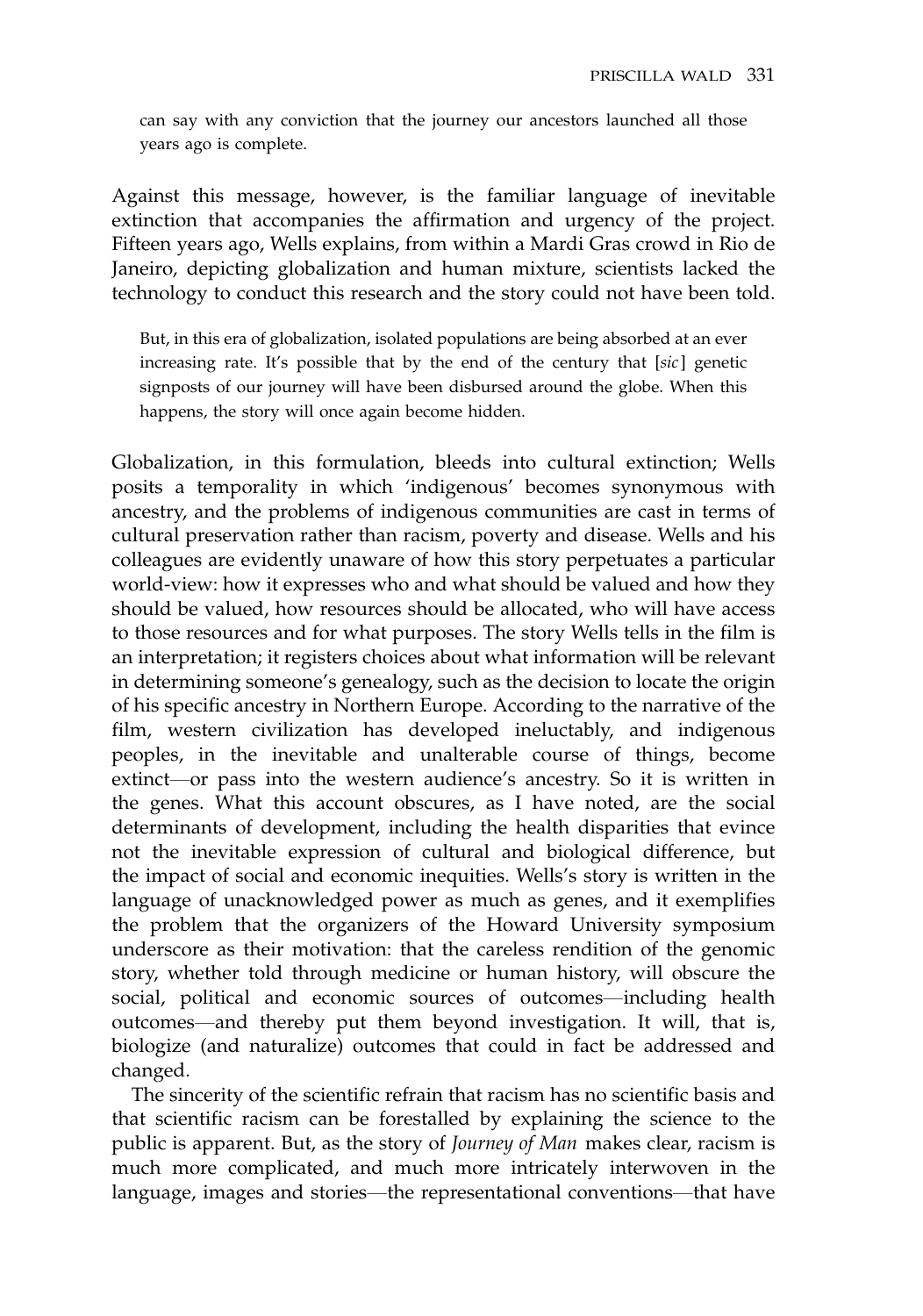developed with centuries of oppression. The histories—or stories---embedded in our most basic communications are as complex and difficult to understand as the science. They register (and foster) assumptions that inevitably become part of genomic information, from the definition of what constitutes data and the practices through which it is collected to the narratives through which it is interpreted and applied. Health care disparities are the result of many factors, some of which can be rectified by research in genomic medicine. But the narratives that inform the science and its applications can perpetuate the very inequities they seek to address.

The stories about ancestry that emerge from population genomics can be incomplete and misleading. Yet they inform many of the assumptions through which researchers constitute self-identified race and ethnicity as proxies in the practice of genomic medicine and can therefore influence the screening, diagnosis and treatment of medical conditions. The language of urgency permeates the stories and forestalls introspection: if race and ethnicity can provide useful medical information, it is 'irresponsible' not to consider them; if indigenous populations are disappearing, we cannot waste time deliberating about the ethics of DNA sampling. The urgency obscures the disagreements surrounding the science as well as the lack of clarity concerning the motivations of the project, and it reinforces the hierarchy of knowledge. It puts the stories beyond question. It also conjoins—and recombines—the fields of medical and population genomics; the medical imperative turns the impending occlusion of the genetic trail into an apparent loss of valuable medical knowledge.<sup>73</sup> Yet the urgency of the two fields is in fact at odds: if population intermingling and racial admixture are becoming the norms, then how useful will self-identified race and ethnicity be as medical proxies?

Genomic stories have thus reconstituted the biological basis of race as a central question in scientific research and public discussion at the moment when, according to population geneticists, cultural and reproductive intermingling are recombining genomic profiles at unprecedented rates, hence the threatened 'disappearance' of some genetic markers. Wells calls DNA a 'global songline' and refers to his account as a 'creation story' of western science. Throughout *Journey of Man*, he seeks to replace indigenous accounts with his own migration story, which the loss of 'ancient' markers threatens to obscure: that is the story he is concerned about losing. Against the reproductive intermingling that will reshuffle the DNA of all contemporary 'races' and 'populations', Journey of Man could be read as a Euroamerican creation myth written against a perceived threat to the 'racial' integrity and power of (white) Euroamerica.

73 It is interesting to consider how this formulation reproduces the ecological concern that the disappearance of the rain forest will result in the loss of plants with important medical properties. 'Indigenous' DNA, in other words, becomes part of the flora and fauna of the disappearing ecosystem.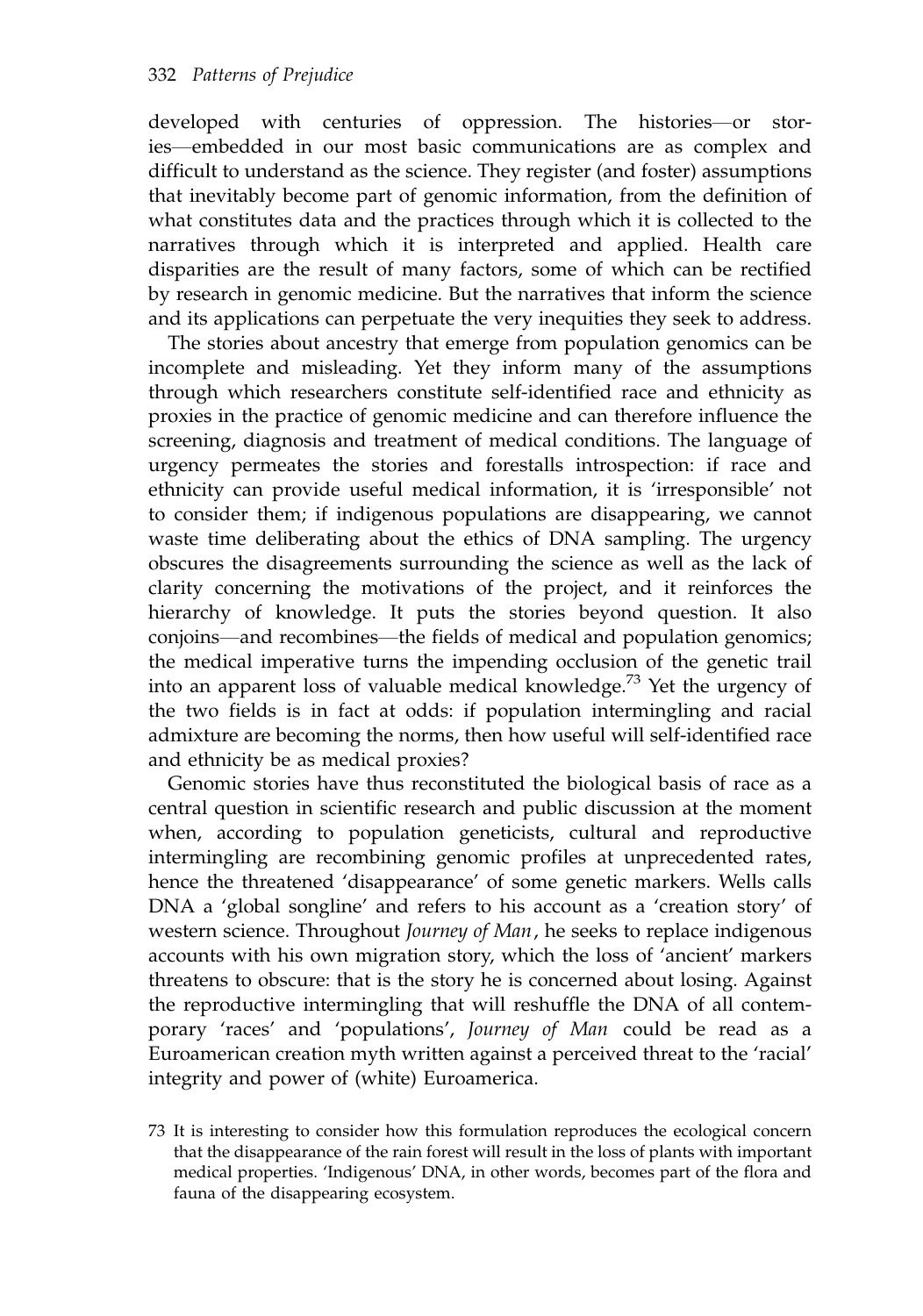That is not, of course, the story Wells and his colleagues intend to tell, but stories, like genes, can be both inherited and mutable. The scientific and public accounts of genomic medicine and human migration risk infusing the genomic creation story with the authority of science and the history of racism. As epistemological technologies, these stories inform the collection and interpretation of data. Reintroducing the biology of race without attending fully to the history of racism is therefore as irresponsible as uncritically dismissing the research. Francis Collins calls for 'more anthropological, sociological and psychological research into how individuals and cultures conceive and internalize concepts of race and ethnicity'.<sup>74</sup> The 'individuals and cultures' under consideration must include the practitioners of western science, and they must consider their cultural investments in their own creation stories.<sup>75</sup> The enquiry needs to begin with an understanding of how the intricate interarticulation of cultural and biological identity is central to health outcomes. Incorporating analyses of these stories—and, specifically, of racism—directly into genomic research is not only ethically and politically correct, it is also good science and medicine.

Priscilla Wald is Professor of English at Duke University and author of Constituting Americans: Cultural Anxiety and Narrative Form (Duke University Press 1995) and Contagion: Cultures, Carriers and the Outbreak Narrative (forthcoming from Duke). She has also published several essays on genomics, which are part of a book-length manuscript in progress.

<sup>74</sup> Collins, 'What we do and don't know about ''race,'' ''ethnicity,'' genetics and health at the dawn of the genome era', S14.

<sup>75</sup> Collins follows this recommendation with another that calls for researchers to 'assess how the scientific community uses the concepts of race and ethnicity and attempt to remedy situations in which the use of such concepts is misleading or counterproductive' (ibid., S15). As I have been arguing throughout this essay, such an examination of vocabulary and other representational practices is crucial, but genomic researchers need to understand the problem as more than one of vocabulary and miscommunication. Cultural assumptions and biases are embedded in and perpetuated by the tools of communication, and western societies must be understood as 'cultures' with their own sets of beliefs and practices. The recent move in anthropology that has made it increasingly acceptable to do fieldwork in one's own culture marks an important turn; the laboratories of researchers, in fact, have increasingly become sites for anthropological fieldwork.